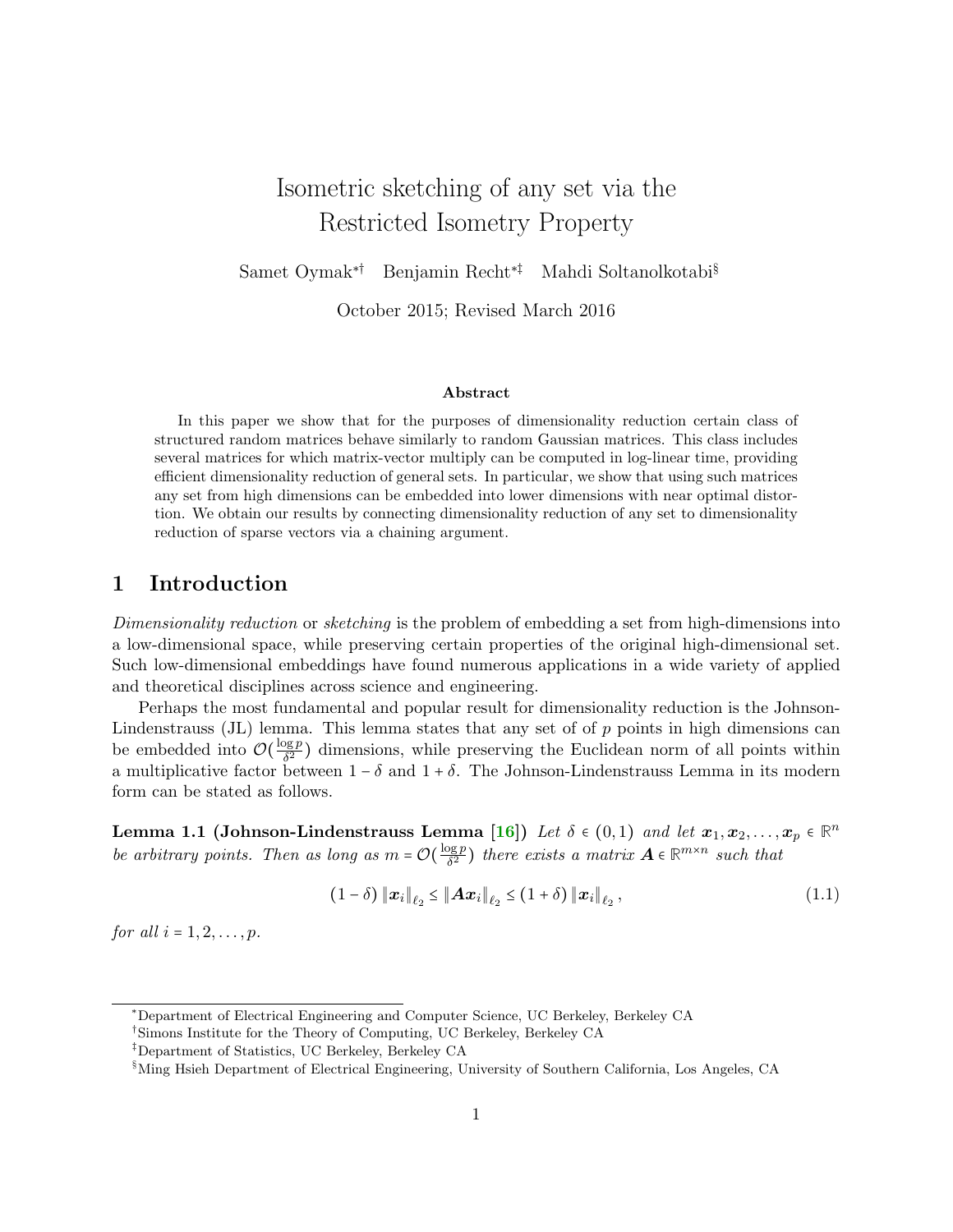This lemma was originally proven to hold with high probability for a matrix  $\boldsymbol{A}$  that projects all data points onto a random subspace of dimension m and then scales them by  $\sqrt{\frac{n}{m}}$ . The result was later generalized so that A could have i.i.d. normal random entries as well as other random ensembles  $[8, 13]$  $[8, 13]$  $[8, 13]$ . More recently the focus has been on constructions of the matrix  $\boldsymbol{A}$ where multiplication by this matrix can be implemented efficiently in terms of time and storage e.g. matrices where it takes at most  $o(n \log n)$  time to implement the multiplication. Please see the constructions in  $[1, 11, 17, 20, 21]$  $[1, 11, 17, 20, 21]$  $[1, 11, 17, 20, 21]$  $[1, 11, 17, 20, 21]$  $[1, 11, 17, 20, 21]$  $[1, 11, 17, 20, 21]$  $[1, 11, 17, 20, 21]$  $[1, 11, 17, 20, 21]$  $[1, 11, 17, 20, 21]$  as well as the more recent papers  $[2, 24]$  $[2, 24]$  $[2, 24]$  for further details on related and improved constructions.

In many uses of dimensionality reduction such as those arising in statistical learning, optimization, numerical linear algebra, etc. embedding a finite set of points is often not sufficient and one aims to embed a set containing an infinite continuum of points into lower dimensions while preserving the Euclidean norm of all point up to a multiplicative distortion. A classical result due to Gordon [\[14\]](#page-17-7) characterizes the precise tradeoff between distortion, "size" of the set and the amount of reduction in dimension for a subset of the unit sphere. Before stating this result we need the definition of the Gaussian width of a set which provides a measure of the "complexity" or "size" of a set  $\mathcal T$ .

**Definition 1.2** For a set  $\mathcal{T} \subset \mathbb{R}^n$ , the mean width  $\omega(\mathcal{T})$  is defined as

$$
\omega(\mathcal{T}) = \mathbb{E}[\sup_{\bm{v}\in\mathcal{T}} \bm{g}^T\bm{v}].
$$

Here,  $g \in \mathbb{R}^n$  a Gaussian random vector distributed as  $\mathcal{N}(\mathbf{0}, \mathbf{I}_n)$ .

**Theorem 1.3 (Gordon's escape through the mesh)** Let  $\delta \in (0,1)$ ,  $\mathcal{T} \subset \mathbb{R}^n$  be a subset of the unit sphere  $(\mathcal{T} \subset \mathbb{S}^{n-1})$  $(\mathcal{T} \subset \mathbb{S}^{n-1})$  $(\mathcal{T} \subset \mathbb{S}^{n-1})$  and let  $\mathbf{A} \in \mathbb{R}^{m \times n}$  be a matrix with i.i.d  $\mathcal{N}(0, 1/m)$  entries.<sup>1</sup> Then,

$$
\left| \|A\boldsymbol{x}\|_{\ell_2} - \|\boldsymbol{x}\|_{\ell_2} \right| \le \delta \left\| \boldsymbol{x} \right\|_{\ell_2},\tag{1.2}
$$

holds for all  $x \in \mathcal{T}$  with probability at least  $1 - 2e^{-\frac{\eta^2}{2}}$  as long as

<span id="page-1-1"></span><span id="page-1-0"></span>
$$
m \ge \frac{\left(\omega(\mathcal{T}) + \eta\right)^2}{\delta^2}.\tag{1.3}
$$

We note that the Johnson-Lindenstrauss lemma for Gaussian matrices follows as a special case. Indeed, for a set T containing a finite number of points  $|T| \leq p$ , one can show that  $\omega(T) \leq \sqrt{2 \log p}$ so that the minimal amount of dimension reduction m allowed by  $(1.3)$  is of the same order as Lemma [1.1.](#page-0-1)

More recently a line of research by Mendelson and collaborators [\[18,](#page-17-8) [19,](#page-17-9) [22,](#page-17-10) [23\]](#page-17-11) show that the inequality [\(1.2\)](#page-1-1) continues to hold for matrices with i.i.d. sub-Gaussian entries (albeit at a loss in terms of the constants). Please also see  $[10,29]$  $[10,29]$  for more recent results and applications. Connected to this, Bourgain, Dirksen, and Nelson [\[4\]](#page-16-3) have shown that a similar result to Gordon's theorem continues to hold for certain ensembles of matrices with sparse entries.

This paper develops an analogue of Gordon's result for more structured matrices particularly those that have computationally efficient multiplication. At the heart of our analysis is a theorem

<sup>&</sup>lt;sup>1</sup>We note that the factor  $1/m$  in the above result is approximate. For the precise result one should replace  $1/m$  with  $\frac{1}{2} \bigg( \frac{\Gamma(\frac{m}{2})}{\Gamma(\frac{m+1}{2})} \bigg)$  $\frac{2}{\infty}$  ≈ 1/*m* where  $\Gamma$  denotes the Gamma function.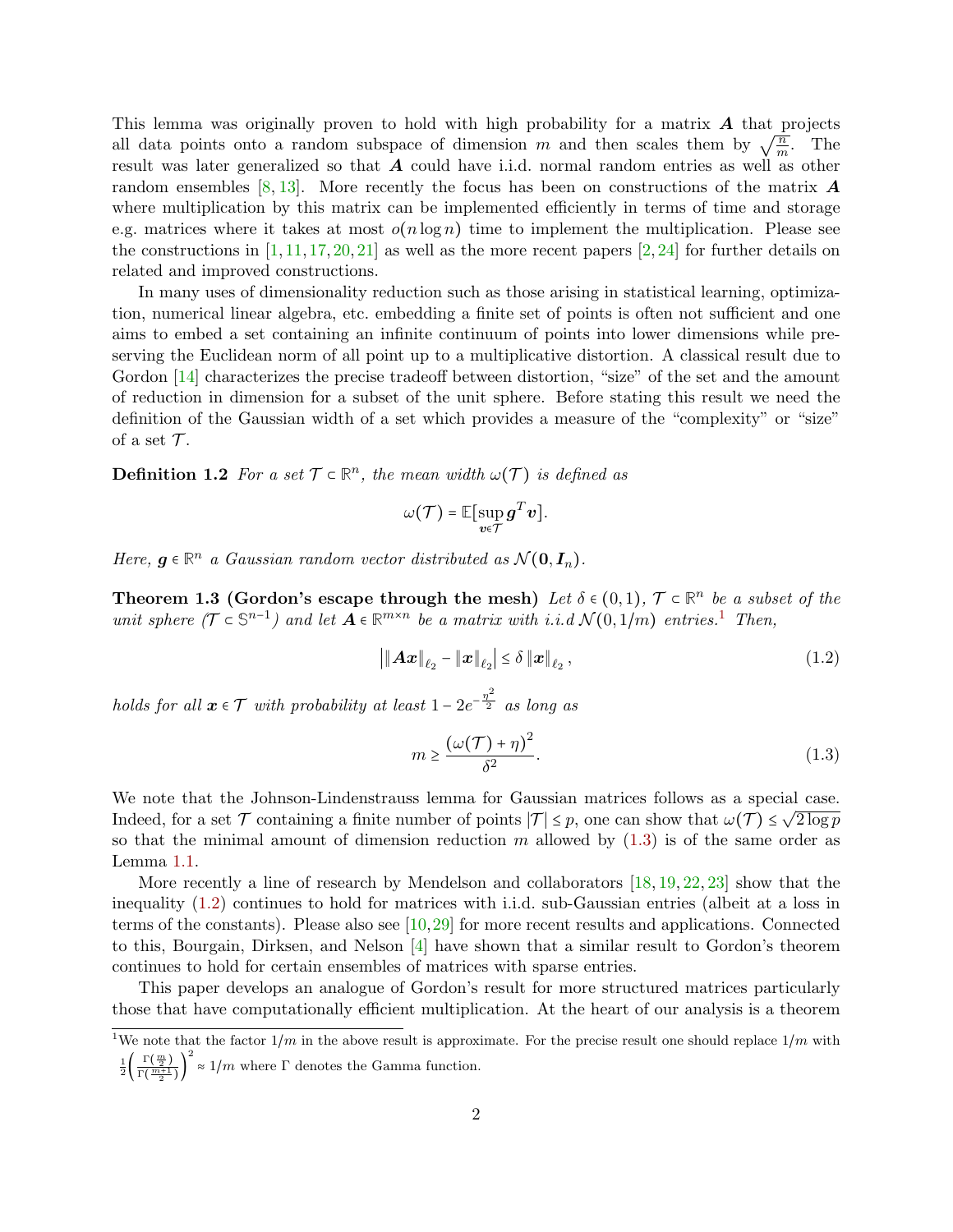that shows that matrices that preserve the Euclidean norm of sparse vectors (a.k.a. RIP matrices), when multiplied by a random sign pattern preserve the Euclidean norm of any set. Roughly stated, linear transforms that provide low distortion embedding of sparse vectors also allow low distortion embedding of any set! We believe that our result provides a rigorous justification for replacing "slow" Gaussian matrices with "fast" and computationally friendly matrices in many scientific and engineering disciplines. Indeed, in a companion paper [\[25\]](#page-17-13) we utilize our results in this paper to develop sharp rates of convergence for various optimization problems involving such matrices.

## 2 Isometric sketching of sparse vectors

To connect isometric sketching of sparse vectors to isometric sketching of general sets, we begin by defining the Restricted Isometry Property (RIP). Roughly stated, RIP ensures that a matrix preserves the Euclidean norm of sparse vectors up to a multiplicative distortion  $\delta$ . This definition immediately implies that RIP matrices can be utilized for isometric sketching of sparse vectors.

Definition 2.1 (Restricted Isometry Property) A matrix  $A \in \mathbb{R}^{m \times n}$  satisfies the Restricted Isometry Property with distortion  $\delta > 0$  at a sparsity level s, if for all vectors x with sparsity at most s, we have

<span id="page-2-0"></span>
$$
\left| \|\mathbf{A}\mathbf{x}\|_{\ell_2}^2 - \|\mathbf{x}\|_{\ell_2}^2 \right| \leq \max(\delta, \delta^2) \left\| \mathbf{x} \right\|_{\ell_2}^2. \tag{2.1}
$$

We shall use the short-hand  $RIP(\delta, s)$  to denote this property.

This definition is essentially identical to the classical definition of RIP [\[5\]](#page-16-4). The only difference is that we did not restrict  $\delta$  to lie in the interval [0,1]. As a result, the correct dependence on  $\delta$  in the right-hand side of [\(2.1\)](#page-2-0) is in the form of  $\max(\delta, \delta^2)$ . For the purposes of this paper we need a more refined notion of RIP. More specifically, we need RIP to simultaneously hold for different sparsity and distortion levels.

**Definition 2.2 (Multiresolution RIP)** Let  $L = \lceil \log_2 n \rceil$ . Given  $\delta > 0$  and a number  $s \geq 1$ , for  $\ell = 0, 1, 2, \ldots, L$ , let  $(\delta_{\ell}, s_{\ell}) = (2^{\ell/2} \delta, 2^{\ell} s)$  be a sequence of distortion and sparsity levels. We say a  $matrix \, A \in \mathbb{R}^{m \times n}$  satisfies the Multiresolution Restricted Isometry Property (MRIP) with distortion  $\delta > 0$  at sparsity s, if for all  $\ell \in \{1, 2, \ldots, L\}$ ,  $RIP(\delta_\ell, s_\ell)$  holds. More precisely for vectors of sparsity at most  $s_\ell$  ( $||\boldsymbol{x}||_{\ell_0} \leq s_\ell$ ) the sequence of inequalities

$$
\left| \|\mathbf{A}\mathbf{x}\|_{\ell_2}^2 - \|\mathbf{x}\|_{\ell_2}^2 \right| \leq \max(\delta_\ell, \delta_\ell^2) \left\| \mathbf{x} \right\|_{\ell_2}^2, \tag{2.2}
$$

simultaneously holds for all  $\ell \in \{1, 2, ..., L\}$ . We shall use the short-hand MRIP( $\delta$ , s) to denote this property.

This definition essentially requires the matrix to satisfy RIP at different scales. At the lowest scale, it reduces to the standard RIP( $\delta$ , s) definition. Noting that  $s_L = 2^L s \ge n$  at the highest scale this condition requires

$$
\left|\left\|\boldsymbol{A}\boldsymbol{x}\right\|^{2}_{\ell_{2}}-\left\|\boldsymbol{x}\right\|^{2}_{\ell_{2}}\right|\leq\max(\delta_{L},\delta_{L}^{2})\left\|\boldsymbol{x}\right\|^{2}_{\ell_{2}},
$$

to hold for all vectors  $x \in \mathbb{R}^n$ . While this condition looks rather abstract at first sight, with proper scaling it can be easily satisfied for popular random matrix ensembles used for dimensionality reduction.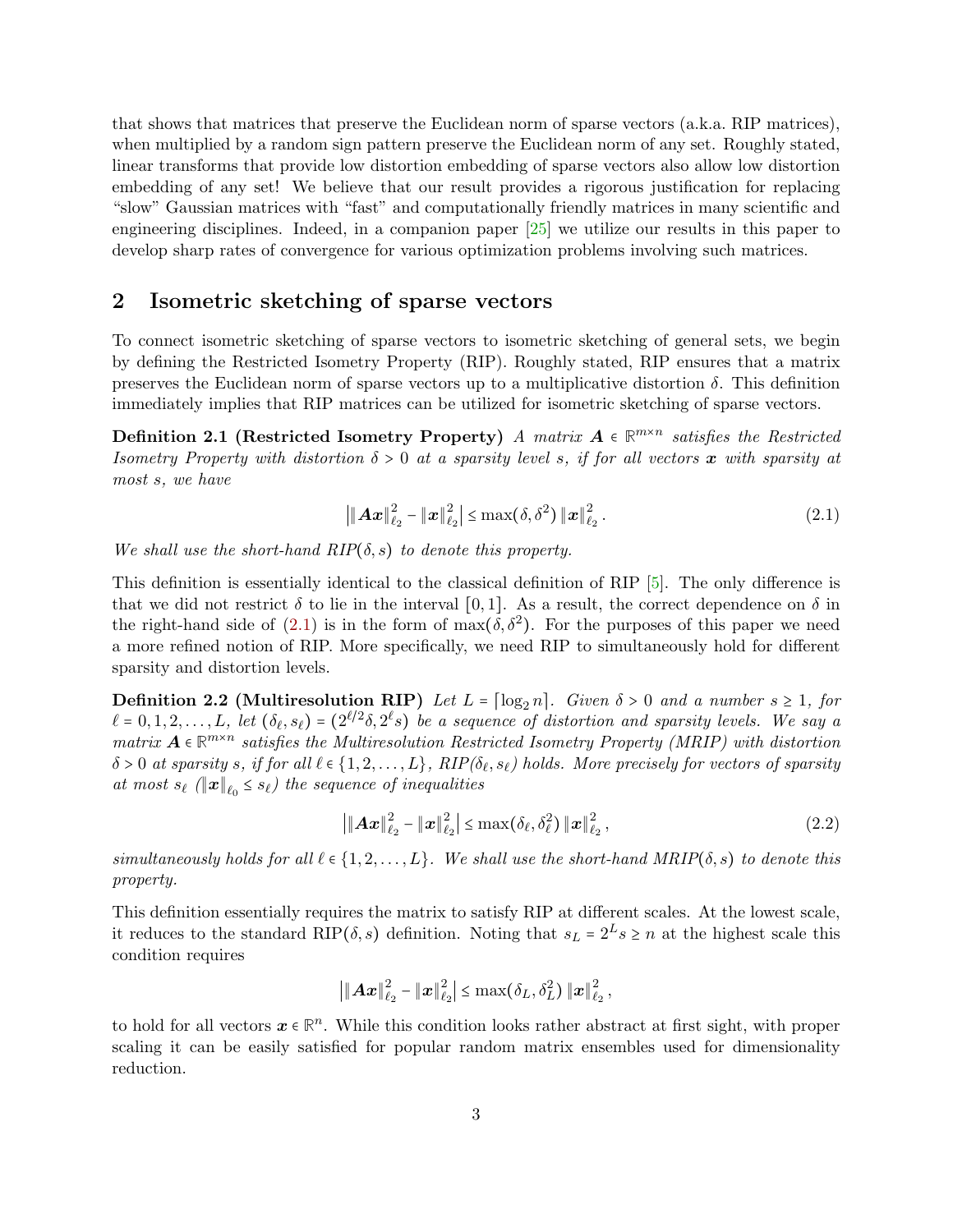## 3 From isometric sketching of sparse vectors to general sets

Our main result states that a matrix obeying Multiresolution RIP with the right distortion level  $\delta$ can be used for embedding any subset  $\mathcal{T}$  of  $\mathbb{R}^n$ .

**Theorem 3.1** Let  $\mathcal{T} \subset \mathbb{R}^n$  and suppose the matrix  $\mathbf{H} \in \mathbb{R}^{m \times n}$  obeys the Multiresolution RIP with sparsity and distortion levels

<span id="page-3-3"></span><span id="page-3-0"></span>
$$
s = 150(1+\eta) \quad and \quad \tilde{\delta} = \frac{\delta \cdot \text{rad}(\mathcal{T})}{C \max(\text{rad}(\mathcal{T}), \omega(\mathcal{T}))},\tag{3.1}
$$

with  $C > 0$  an absolute constant. Then, for a diagonal matrix  $D$  with an i.i.d. random sign pattern on the diagonal, the matrix  $\mathbf{A} = \mathbf{HD}$  obeys

<span id="page-3-1"></span>
$$
\sup_{\boldsymbol{x}\in\mathcal{T}}\|\boldsymbol{A}\boldsymbol{x}\|_{\ell_2}^2-\|\boldsymbol{x}\|_{\ell_2}^2\|\leq \max\left(\delta,\delta^2\right)\cdot\left(\mathrm{rad}(\mathcal{T})\right)^2,\tag{3.2}
$$

with probability at least  $1 - \exp(-\eta)$ . Here,  $\text{rad}(\mathcal{T}) = \sup_{v \in \mathcal{T}} ||v||_{\ell_2}$  is the maximum Euclidean norm of a point inside  $\mathcal T$ .

This theorem shows that given a matrix that is good for isometric embedding of sparse vectors when multiplying its columns by a random sign pattern it becomes suitable for isometric embedding of any set! For typical random matrix ensembles that are commonly used for dimensionality reduction purposes, given a sparsity s and distortion  $\delta$  the minimum dimension m for the MRIP(s,  $\delta$ ) to hold grows as  $m \sim \frac{s}{\tilde{\delta}^2}$ . In Theorem [3.1,](#page-3-0) we have  $s \sim 1$  and  $\tilde{\delta} \sim \frac{\delta}{\omega(\mathcal{T})}$  so that the minimum dimension m for [\(3.2\)](#page-3-1) to hold is of the order of  $m \sim \frac{\omega^2(\mathcal{T})}{\delta^2}$  $\frac{(1)}{\delta^2}$ . This is exactly the same scaling one would obtain by using Gaussian random matrices via Gordon's lemma in [\(1.3\)](#page-1-0). To see this more clearly we now focus on applying Theorem [3.1](#page-3-0) to random matrices obtained by subsampling a unitary matrix.

Definition 3.2 (Subsampled Orthogonal with Random Sign (SORS) matrices) Let  $F \in$  $\mathbb{R}^{n \times n}$  denote an orthonormal matrix obeying

<span id="page-3-4"></span><span id="page-3-2"></span>
$$
\boldsymbol{F}^* \boldsymbol{F} = \boldsymbol{I} \quad and \quad \max_{i,j} |\boldsymbol{F}_{ij}| \leq \frac{\Delta}{\sqrt{n}}.
$$
 (3.3)

Define the random subsampled matrix  $\boldsymbol{H} \in \mathbb{R}^{m \times n}$  with i.i.d. rows chosen uniformly at random from the rows of  $\bf{F}$ . Now we define the Subsampled Orthogonal with Random Sign (SORS) measurement ensemble as  $A = HD$ , where  $D \in \mathbb{R}^{n \times n}$  is a random diagonal matrix with the diagonal entries i.i.d.  $\pm 1$  with equal probability.

<span id="page-3-5"></span>To simplify exposition, in the definition above we have focused on SORS matrices based on subsampled orthonormal matrices  $H$  with i.i.d. rows chosen uniformly at random from the rows of an orthonormal matrix  $\bf{F}$  obeying [\(3.3\)](#page-3-2). However, our results continue to hold for SORS matrices defined via a much broader class of random matrices  $H$  with i.i.d. rows chosen according to a probability measure on Bounded Orthonormal Systems (BOS). Please see [\[12,](#page-17-14) Section 12.1] for further details on such ensembles. By utilizing results on Restricted Isometry Property of subsampled orthogonal random matrices obeying [\(3.3\)](#page-3-2) we can show that the Multi-resolution RIP holds at the sparsity and distortion levels required by [\(3.1\)](#page-3-3). Therefore, Theorem [3.1](#page-3-0) immediately implies a result similar to Gordon's lemma for SORS matrices.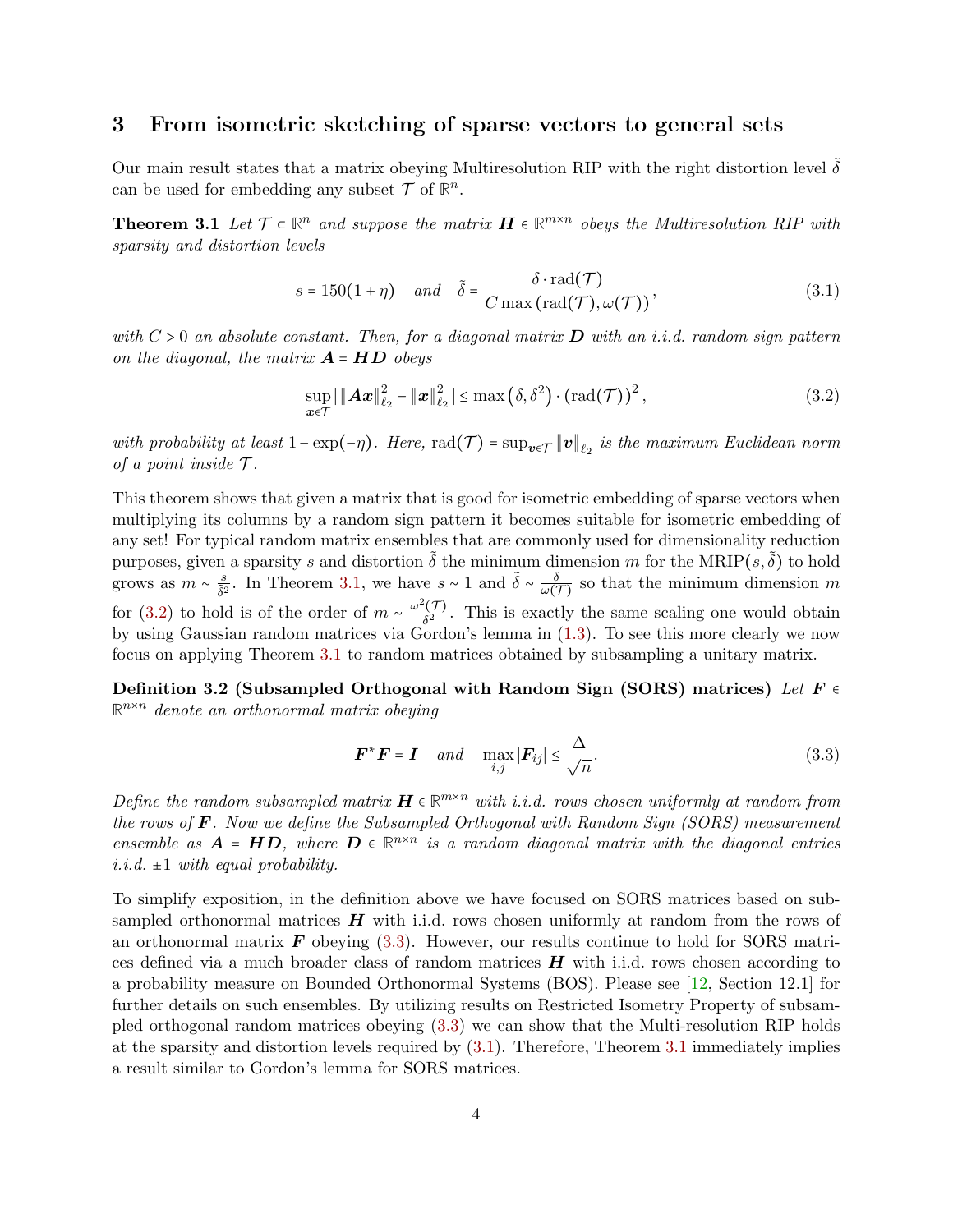**Theorem 3.3** Let  $\mathcal{T} \subset \mathbb{R}^n$  and suppose  $\mathbf{A} \in \mathbb{R}^{m \times n}$  is selected from the SORS distribution of Definition [3.2.](#page-3-4) Then,

$$
\sup_{\boldsymbol{x}\in\mathcal{T}}\|\boldsymbol{A}\boldsymbol{x}\|_{\ell_2}^2-\|\boldsymbol{x}\|_{\ell_2}^2\|\leq \max\{\delta,\delta^2\}\cdot\left(\mathrm{rad}(\mathcal{T})\right)^2,\tag{3.4}
$$

holds with probability at least  $1 - 2e^{-\eta}$  as long as

<span id="page-4-0"></span>
$$
m \ge C\Delta^2 (1+\eta)^2 (\log n)^4 \frac{\max\left(1, \frac{\omega^2(\mathcal{T})}{(\text{rad}(\mathcal{T}))^2}\right)}{\delta^2}.
$$
 (3.5)

As we mentioned earlier while we have stated the result for real valued SORS matrices obeying  $(3.3)$ , the result can be generalized to complex matrices and more broadly to SORS matrices obtained from Bounded Orthonormal Systems. We would also like to point out that one can improve the dependence on  $\eta$  and potentially replace a few log n factors with log  $(\omega(\mathcal{T}))$  by utilizing improved RIP bounds such as [\[7,](#page-16-5) [9,](#page-16-6) [27\]](#page-18-1). We note that any future result that reduces log factors in the sample complexity of RIP will also automatically improve the lower bound on  $m$  in our results. Infact, after the first version of this manuscript became available there has been a very interesting reduction of log factors by Haviv and Regev in [\[15\]](#page-17-15) (related also see an earlier improved RIP result of Bourgain [\[3\]](#page-16-7) brought to our attention by Jelani Nelson). We believe that utilizing this new RIP result it may be possible to improve the lower bound in [\(3.5\)](#page-4-0) to

<span id="page-4-1"></span>
$$
m \ge C\Delta^2 (1+\eta)^2 (\log \omega(\mathcal{T}))^2 \log n \frac{\max\left(1, \frac{\omega^2(\mathcal{T})}{(rad(\mathcal{T}))^2}\right)}{\delta^2}.
$$
 (3.6)

We leave this for future research.<sup>[2](#page-0-0)</sup>

Ignoring constant/logarithmic factors Theorem [3.3](#page-3-5) is an exact analogue of Gordon's lemma for Gaussian matrices in terms of the tradeoff between the reduced dimension  $m$  and the distortion level  $\delta$ . Gordon's result for Gaussian matrices has been utilized in numerous problems. Theorem [3.3](#page-3-5) above allows one to replace Gaussian matrices with SORS matrices for such problems. For example, Chandrasekaran et al. [\[6\]](#page-16-8) use Gordon's lemma to obtain near optimal sample complexity bounds for linear inverse problems involving Gaussian matrices. An immediate application of Theorem [3.3](#page-3-5) implies near optimal sample complexity results using SORS matrices. To the extent of our knowledge this is the first sample optimal result using a computational friendly matrix. We refer the reader to our companion paper for further detail [\[25\]](#page-17-13).

Theorem [3.3](#page-3-5) establishs an analogue to Gordon's Theorem that holds for all sets  $\mathcal{T}$ , while using matrices that have fast multiplication. We would like to pause to mention a few interesting results that hold with additional assumptions on the set  $\mathcal T$ . Perhaps, the first results of this kind were established for the Restricted Isometry Property in  $[5,27]$  $[5,27]$ , where the set T is the set of vectors with a certain sparsity level. In [\[20\]](#page-17-4) Krahmer and Ward established a JL type embedding for RIP matrices with columns multiplied by a random sign pattern. That is, the authors show that Theorem [3.3](#page-3-5) holds when  $\mathcal T$  is a finite point cloud. More recently, in [\[32\]](#page-18-2) the authors show a Gordon type

<sup>&</sup>lt;sup>2</sup>The reason [\(3.6\)](#page-4-1) does not follow immediately from the results in [\[15\]](#page-17-15) is twofold: (1) The results of [15] are based on more classical definitions of RIP (without the max( $\delta$ ,  $\delta^2$ ) as in [\(2.1\)](#page-2-0)) and (2) the dependence on the distortion level δ in terms of sample complexity is not of the form  $1/\delta^2$  and has slightly weaker dependence of the form  $\frac{\log^4(1/\delta)}{\delta^2}$ which holds for sufficiently small  $\delta$ .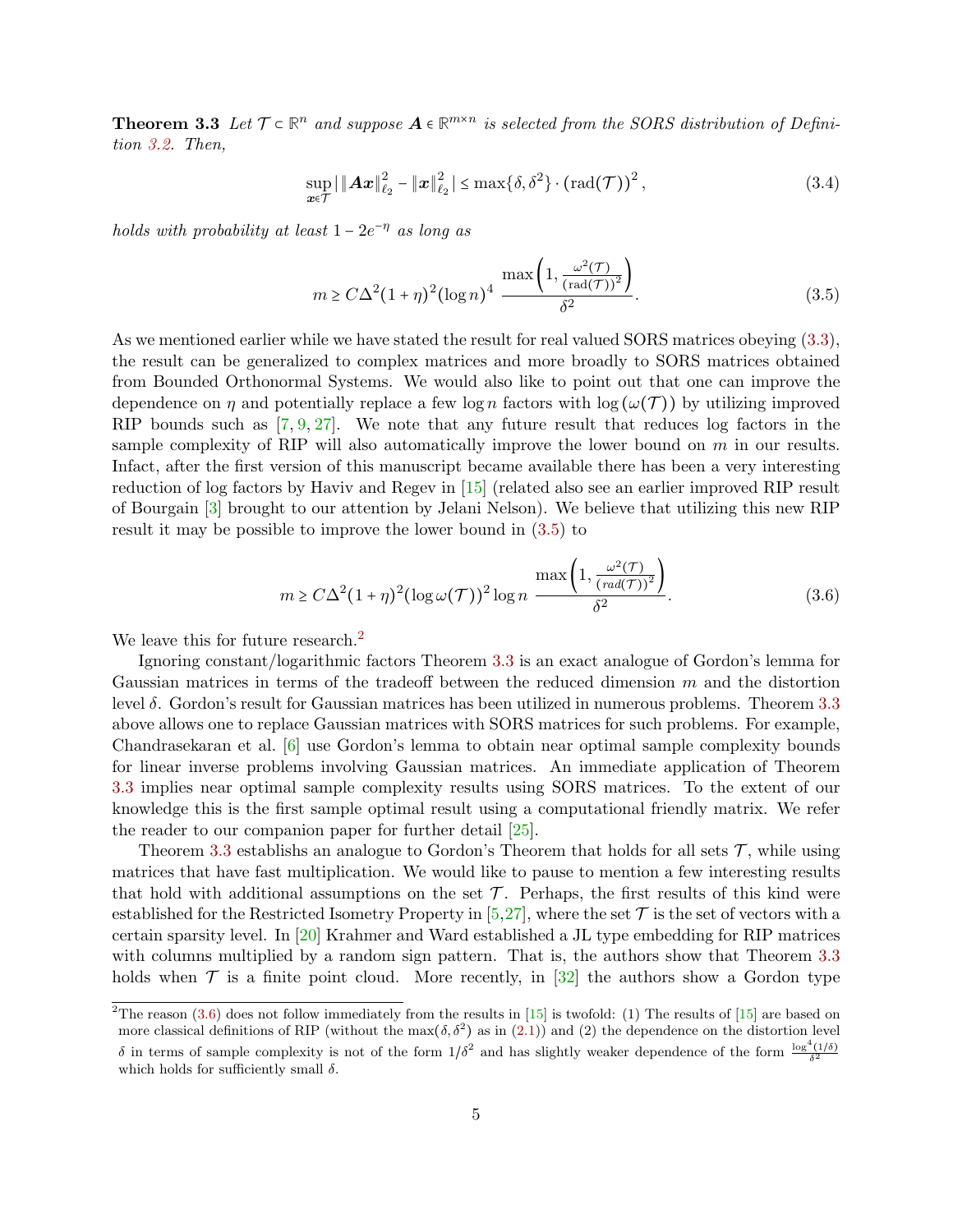embedding result holds for manifold signals using RIP matrices whose columns are multiplied by a random sign pattern. Earlier, we mentioned the very interesting paper of Bourgain, Dirksen, and Nelson  $[4]$  which establishes a result in the spirit of Theorem [3.3](#page-3-5) for sparse matrices. Indeed,  $[4]$ shows that for certain random matrices with sparse columns the dependence of the minimum dimension m on the mean width  $\omega(\mathcal{T})$  and distortion  $\delta$ , is of the form  $m \geq \frac{\omega^2(\mathcal{T})}{\delta^2}$  $\frac{\delta(\mathcal{T})}{\delta^2}$ polylog $\left(\frac{n}{\delta}\right)$  $\frac{n}{\delta}$ ). In this result, the sparsity level of the columns of the matrix (and in turn the computational complexity of the dimension reduction scheme) is controlled by a parameter which characterizes the spikiness of the set  $\mathcal T$ . In addition, the authors of [\[4\]](#page-16-3) also establish results for particular  $\mathcal T$  using Fast Johnson-Lindenstrauss (FJLT) matrices e.g. see [\[4,](#page-16-3) Section 6.2]. Recently, Pilanci and Wainwright in [\[26\]](#page-18-3) have established a result of similar flavor to Theorem [3.3](#page-3-5) but with suboptimal tradeoff between the allowed dimension reduction and the complexity of the set  $\mathcal T$ . Roughly stated, this result requires  $m \geqslant (\log n)^4 \frac{\omega^4(\mathcal{T})}{\delta^2}$  $\frac{(\gamma)}{\delta^2}$  using a sub-sampled Hadamard matrix combined with a diagonal matrix of i.i.d. Rademacher random variables.<sup>[3](#page-0-0)</sup>

# 4 Proofs

Before we move to the proof of the main theorem we begin by stating known results on RIP for bounded orthogonal systems and show how Theorem [3.3](#page-3-5) follows from our main theorem (Theorem [3.1\)](#page-3-0).

## 4.1 Proof of Theorem [3.3](#page-3-5) for SORS matrices

We first state a classical result on RIP originally due to Rudelson and Vershynin [\[27,](#page-18-1)[30\]](#page-18-4). We state the version in [\[12\]](#page-17-14) which holds generally for bounded orthogonal systems. We remark that the results in [\[27,](#page-18-1)[30\]](#page-18-4) as well as those of [\[12\]](#page-17-14) are stated for the regime  $\delta < 1$ . However, by going through the analysis of these papers carefully one can confirm that our definition of RIP (with  $\max(\delta, \delta^2)$ ) on the right-hand side in lieu of  $\delta$ ) continues to hold for  $\delta \geq 1$ .

Lemma 4.1 (RIP for sparse signals,  $[12, 27, 30]$  $[12, 27, 30]$  $[12, 27, 30]$  $[12, 27, 30]$  $[12, 27, 30]$ ) Let  $F \in \mathbb{R}^{n \times n}$  denote an orthonormal matrix obeying

$$
\boldsymbol{F}^* \boldsymbol{F} = \boldsymbol{I} \quad and \quad \max_{i,j} |\boldsymbol{F}_{ij}| \leq \frac{\Delta}{\sqrt{n}}.
$$
 (4.1)

<span id="page-5-0"></span>.

Define the random subsampled matrix  $\boldsymbol{H} \in \mathbb{R}^{m \times n}$  with i.i.d. rows chosen uniformly at random from the rows of **F**. Then RIP( $\delta$ , s) holds with probability at least  $1 - e^{-\eta}$  for all  $\delta > 0$  as long as

$$
m \ge C\Delta^2 \frac{s\left(\log^3 n \log m + \eta\right)}{\delta^2}
$$

Here  $C > 0$  is a fixed numerical constant.

<sup>&</sup>lt;sup>3</sup>We would like to point out that our proofs also hint at an alternative proof strategy to that of  $[26]$  if one is interested in establishing  $m \geq (\log n)^{4} \frac{\omega^{4}(\mathcal{T})}{\delta^{2}}$ . In particular, one can cover the set  $\mathcal{T}_{\alpha}$  with Euclidean balls of size  $\delta$ . Based on Sudakov's inequality the logarithm of the size of this cover is at most  $\frac{\omega^2(T)}{\delta^2}$ . One can then relate this cover to a cover obtained by using a random pseudo-metric such as the one defined in [\[27\]](#page-18-1). As a result one incurs an additional factor  $(\log n)^4 \omega^2(\mathcal{T})$ . Multiplying these two factors leads to the requirement  $m \gtrsim (\log n)^4 \frac{\omega^4(\mathcal{T})}{\delta^2}$ .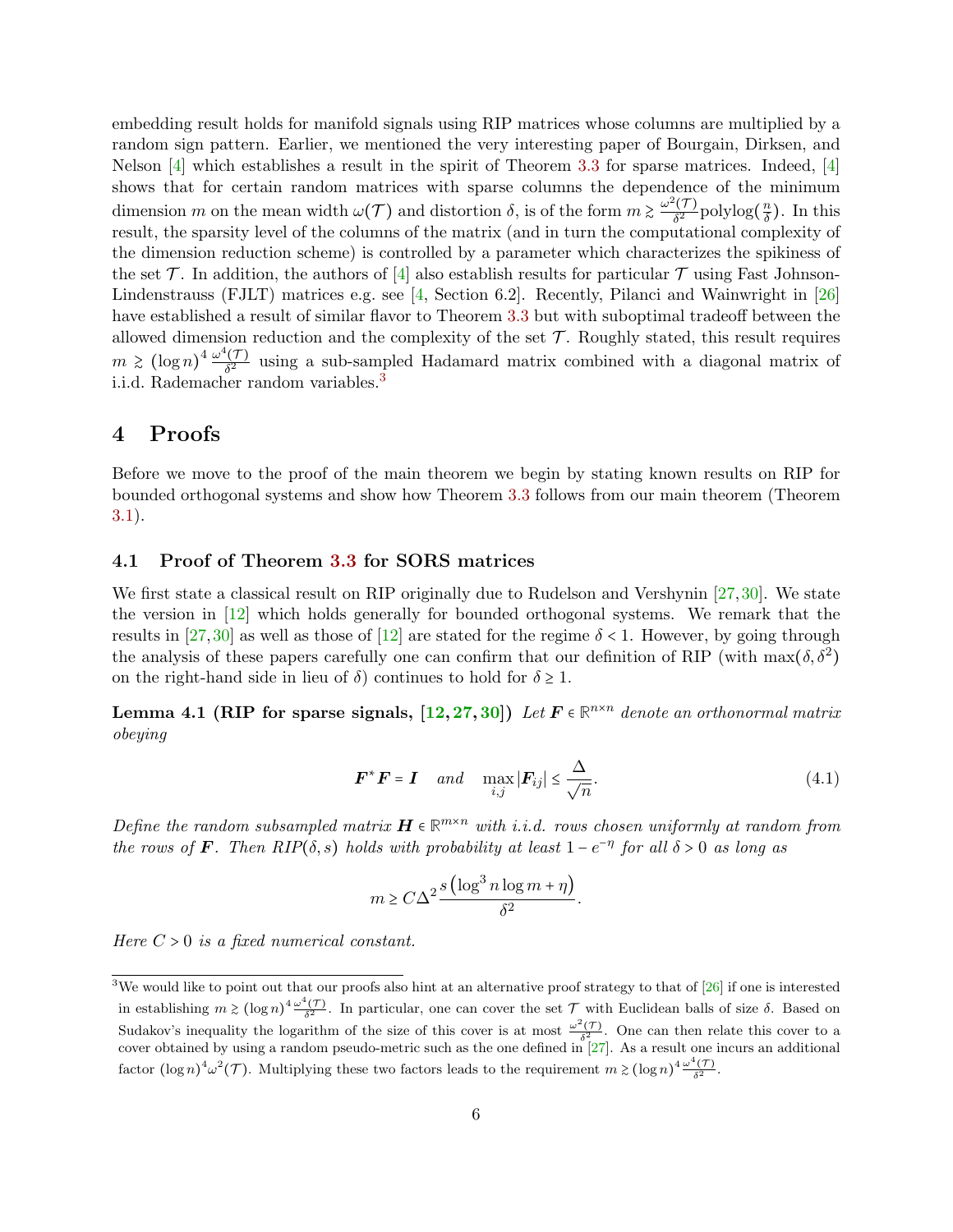Applying the union bound over  $L = \lceil \log n \rceil$  sparsity levels and using the change of variable  $\eta \rightarrow$  $\eta$  + log L, together with the fact that  $(\log n)^4 + \eta \leq (1 + \eta)(\log n)^4$ , Lemma [4.1](#page-5-0) immediately leads to the following lemma.

**Lemma 4.2** Consider  $H \in \mathbb{R}^{m \times n}$  distributed as in Lemma [4.1.](#page-5-0) H obeys multi-resolution RIP with sparsity s and distortion  $\tilde{\delta} > 0$  with probability  $1 - e^{-\eta}$  as long as

<span id="page-6-2"></span><span id="page-6-0"></span>
$$
m \geq C \big(1 + \eta\big) \Delta^2 \frac{s (\log n)^4}{\tilde{\delta}^2}.
$$

Theorem [3.3](#page-3-5) now follows by using  $s = C(1 + \eta)$  and  $\tilde{\delta} = \frac{\delta}{G(1 + \eta)}$  $\frac{\delta}{C \max(1, \frac{\omega(\mathcal{T})}{\text{rad}(\mathcal{T})})}$  in Theorem [3.1.](#page-3-0)

## 4.2 Connection between JL-embedding and RIP

A critical tool in our proof is an interesting result due to Krahmer and Ward [\[20\]](#page-17-4) which shows that RIP matrices with columns multiplied by a random sign pattern obey the JL lemma.

Theorem 4.3 (Discrete JL embedding via RIP,  $[20]$ ) Assume  $\mathcal{T} \subset \mathbb{R}^n$  is a finite set of points. Suppose  $\boldsymbol{H} \in \mathbb{R}^{m \times n}$  is a matrix satisfying RIP(s,  $\delta$ ) with sparsity s and distortion  $\delta > 0$  obeying

$$
s \le \min\left(40\left(\log\left(4|\mathcal{T}|\right)+\eta\right),n\right) \quad and \quad 0 < \delta \le \frac{\varepsilon}{4},
$$

where  $D \in \mathbb{R}^{n \times n}$  is a random diagonal matrix with the diagonal entries i.i.d.  $\pm 1$  with equal probability. Then the matrix  $\mathbf{A} = \mathbf{HD}$  obeys

$$
\left|\left\|\mathbf{A}\mathbf{x}\right\|_{\ell_2}^2 - \|\mathbf{x}\|_{\ell_2}^2\right| \le \max(\varepsilon, \varepsilon^2) \left\|\mathbf{x}\right\|_{\ell_2}^2,\tag{4.2}
$$

simultaneously for all  $x \in \mathcal{T}$  with probability at least  $1 - e^{-\eta}$ .

The above theorem differs from the result of Krahmer and Ward [\[20\]](#page-17-4) in two ways. First, the authors state their result for  $0 < \varepsilon < 1$ . Furthermore, in the right-hand side of [\(4.2\)](#page-6-0) the authors use  $\epsilon$  in lieu of max( $\epsilon, \epsilon^2$ ). However, it is easy to verify that their proof (with essentially no modifications) can accommodate the result stated above.

## 4.3 Connecting JL to Gordon (overview of proof of Theorem [3.1\)](#page-3-0)

Before we provide a complete proof of Theorem [3.1,](#page-3-0) in this section we wish to provide a high-level description of our proof. The full proof can be found in Section [4.5.](#page-8-0) For simplicity let us focus on the case where  $rad(\mathcal{T}) = 1$ . The main aim of Theorem [3.1](#page-3-0) is to prove the bound

<span id="page-6-1"></span>
$$
\left| \|\mathbf{A}\mathbf{x}\|_{\ell_2}^2 - \|\mathbf{x}\|_{\ell_2}^2 \right| \le \max(\delta, \delta^2),\tag{4.3}
$$

for all  $x \in \mathcal{T}$ . A natural way to establish this bound is to use a covering number argument. Let us explain why this approach fails and then how we can fix it. In the covering number approach we cover the set  $\mathcal T$  with balls of size  $\epsilon$  as depicted Figure [1a.](#page-7-0) We denote the centers of these covers by N. We then try to prove the bound in [\(4.3\)](#page-6-1) by first controlling  $\|\mathbf{A}\mathbf{x}\|_{\ell}^2$  $_{\ell_2}^2$ – $\|\boldsymbol{x}\|_{\ell_2}^2$  $\frac{2}{\ell_2}$  on the cover via the Discrete JL embedding result of Theorem [4.3](#page-6-2) and then try to control how much  $||Ax||_{\ell}^2$  $\frac{2}{\ell_2}$  –  $\|\boldsymbol{x}\|_{\ell_2}^2$  $\frac{2}{\ell_2}$   $\mid$ deviates from  $\left| \left\| \boldsymbol{A}\boldsymbol{z} \right\|_{\ell}^2 \right|$  $\frac{2}{\ell_2} - \|\boldsymbol{z}\|_{\ell_2}^2$  $\mathcal{L}_{2}$  for the closest  $\boldsymbol{z} \in \mathcal{N}$  inside the cover to  $\boldsymbol{x}$ . This proof strategy fails because for the deviation term to be smaller than  $\frac{1}{2} \max(\delta, \delta^2)$  then  $\epsilon$  has to be very small. In particular, for most matrices that obey the Restricted Isometry Property the spectral norm of A particular, for most matrices that obey the restricted isometry i rop<br>roughly scales with  $\sqrt{\frac{n}{m}}$ , so that  $\epsilon$  must be on the order of  $\frac{\delta}{\|A\|} \sim \sqrt{\frac{m}{n}}$  $\frac{m}{n}\delta$ <sup>[4](#page-0-0)</sup> This in turn means that

 $\overline{^4$  Throughout this section ~/≳ denote equality/inequality up to a fixed numerical constant.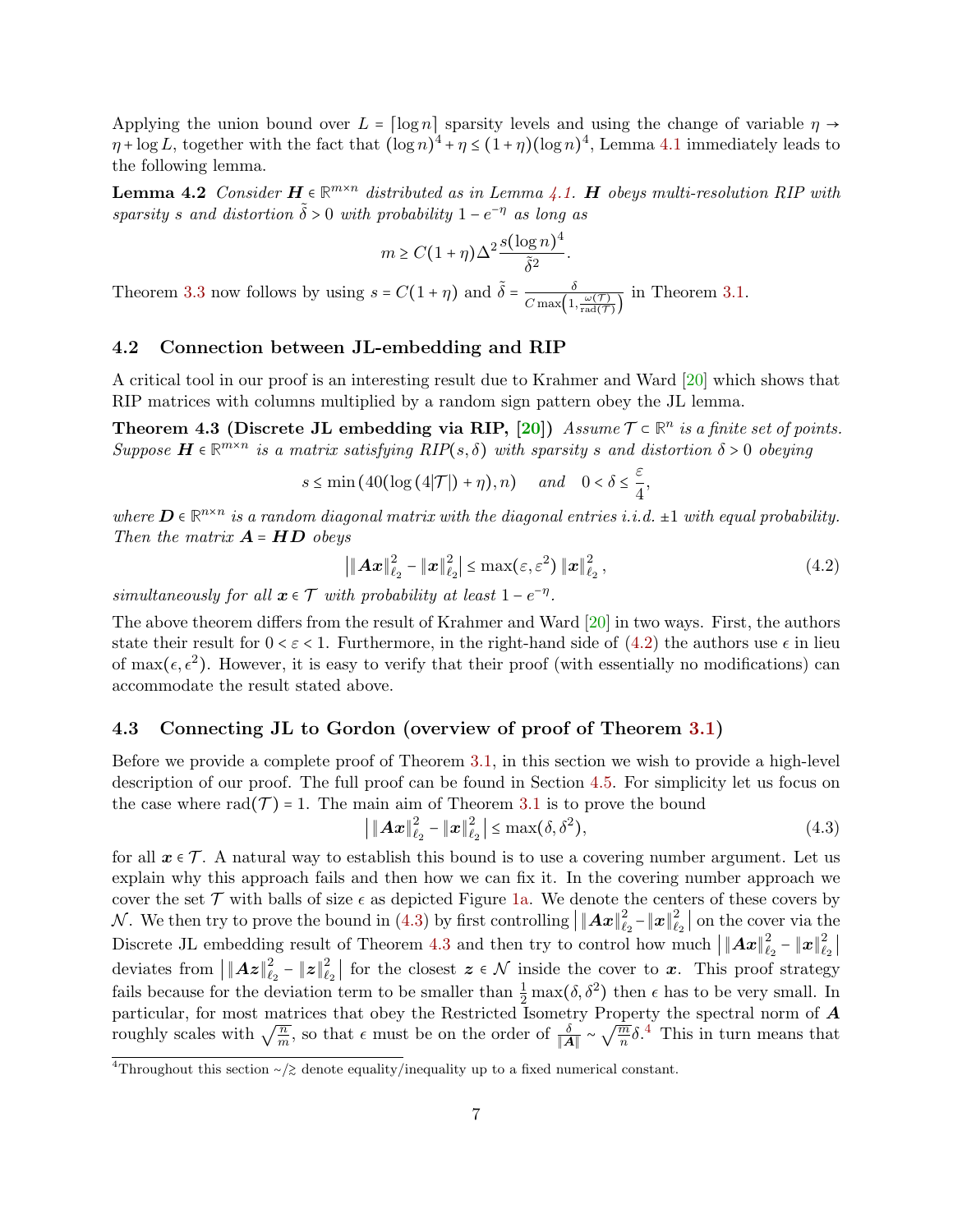<span id="page-7-0"></span>

(a) covering balls of radius  $\epsilon$  with their centers.

(b) Centers of successive covers.

Figure 1: The figure on the left shows a standard covering of the set  $\mathcal T$  with balls of radius  $\epsilon$  with the points in black depicting the centers of the cover. The figure on the right depicts the centers of finer and finer covers of the set  $\mathcal T$  depicted by black, green and orange points. In order to bound  $\left|\|Ax\|_{\ell}^2\right|$  $_{\ell_2}^2$  –  $\|\boldsymbol{x}\|_{\ell_2}^2$  $\mathcal{L}_{\ell_2}$  we bound deviations along the path connecting the closest points to  $x$  from these successive covers. In the figure on the right these points are denoted by  $z_0, z_1$ , and  $z_2$ .

the size of the cover needs to be very large. More specifically, applying the Sudakov inequalities (e.g. see [\[31,](#page-18-5) Theorem 2.2]) we have  $|\mathcal{N}| \leq 2^{\frac{n}{m} \frac{\omega^2(\mathcal{T})}{\delta^2}}$ . Now combining Lemma [4.1](#page-5-0) together with Theorem [4.3](#page-6-2) implies that to achieve a distortion of the order of  $\frac{1}{2} \max(\delta, \delta^2)$  on the cover, the reduced dimension m must obey

$$
m \gtrsim \frac{\log |\mathcal{N}|}{\delta^2} \log^4 n \sim \frac{n}{m} \frac{\omega^2(\mathcal{T})}{\delta^4} \log^4 n \quad \Leftrightarrow \quad m \gtrsim \sqrt{n} \frac{\omega(\mathcal{T})}{\delta^2} \log^2 n,
$$

which is far from optimal. To overcome this deficiency we use successively larger and larger discrete sets  $\mathcal{T}_0, \mathcal{T}_1, \mathcal{T}_2, \ldots, \mathcal{T}_L$  to approximate the set  $\mathcal{T}$ . For a point  $x \in \mathcal{T}$  let  $z_\ell$  denote the closest point from  $\mathcal{T}_{\ell}$  to x. We will obtain the desired bound by utilizing a telescoping sum of the form

$$
\begin{aligned}\n\left| \left\| A x \right\|_{\ell_2}^2 - \left\| x \right\|_{\ell_2}^2 \right| &\leq \left( \left| \left\| A x \right\|_{\ell_2}^2 - \left\| x \right\|_{\ell_2}^2 \right| - \left| \left\| A z_L \right\|_{\ell_2}^2 - \left\| z_L \right\|_{\ell_2}^2 \right| \right) \\
&+ \sum_{\ell=1}^L \left( \left| \left\| A z_\ell \right\|_{\ell_2}^2 - \left\| z_\ell \right\|_{\ell_2}^2 \right| - \left| \left\| A z_{\ell-1} \right\|_{\ell_2}^2 - \left\| z_{\ell-1} \right\|_{\ell_2}^2 \right| \right) + \left| \left\| A z_0 \right\|_{\ell_2}^2 - \left\| z_0 \right\|_{\ell_2}^2 \right|.\n\end{aligned}
$$

We then apply the discrete JL result of Theorem [4.3](#page-6-2) to bound each of these terms separately. We pick the size of the successive approximations to be  $|\mathcal{T}_{\ell}| = 2^{2^{\ell}}$ . We also bound the different deviation terms with different distortion levels (roughly of the order of  $\delta_{\ell} = 2^{\ell/2} \frac{\delta}{\omega \ell^2}$  $\frac{\partial}{\omega(\mathcal{T})}$ ). The key factor in our proofs is that the size of the successive approximations and the distortion level is chosen carefully to balance each other out. That is, the reduction in the dimension  $m$  will take the form

$$
m \gtrsim \max_{\ell=1,2,\dots,L} \frac{\log |\mathcal{T}_{\ell}|}{\delta_{\ell}^2} \log^4 n = \max_{\ell=1,2,\dots,L} \frac{\log |2^{2^{\ell}}|}{2^{\ell} \frac{\delta^2}{\omega^2(\mathcal{T})}} \log^4 n = \frac{\omega^2(\mathcal{T})}{\delta^2} \sim \log^4 n \frac{\omega^2(\mathcal{T})}{\delta^2},
$$

which is essentially the result we are interested in. All of this will be made completely rigorous in the coming sections by using a generic chaining style argument. We would like to note that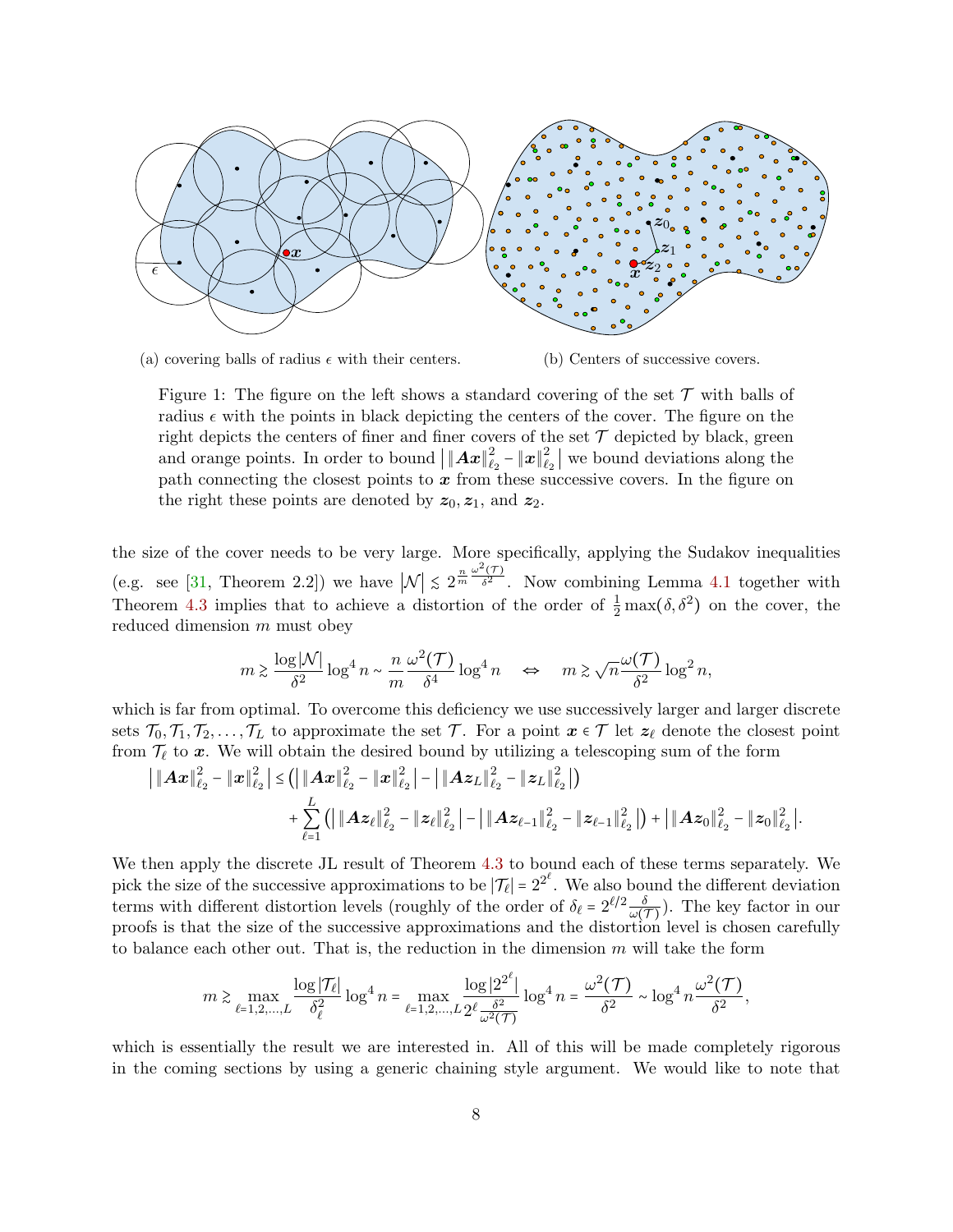previous generalization of Gordon's lemma to other distributions due to Mendelson and coauthors also connect JL to Gordon [\[18,](#page-17-8) [19\]](#page-17-9). Indeed, [\[18,](#page-17-8) [19\]](#page-17-9) also use successive covering arguments via the generic chaining machinery. However, in SORS distributions the rows of the measurement matrix are heavy tailed and are not sub-Gaussian in nature which further complicates our proofs (Please compare Lemmas 1.5 and 1.7 in [\[18\]](#page-17-8) with the calculations carried out in Section [4.5\)](#page-8-0).<sup>[5](#page-0-0)</sup> In particular, instead of relying on subgaussian concentration bounds, we develop and use the Multiresolution RIP framework for our proof.

#### 4.4 Generic chaining related notations and definitions

Our proof makes use of the generic chaining machinery e.g. see [\[28\]](#page-18-6). We gather some of the required definitions and notations in this section. Define  $N_0 = 1$  and  $N_\ell = 2^{2^\ell}$  for  $\ell \ge 1$ .

**Definition 4.4 (Admissible sequence, [\[28\]](#page-18-6))** Given a set  $\mathcal T$  an admissible sequence is an increasing sequence  $(\mathcal{A}_{\ell})$  of partitions of T such that  $|\mathcal{A}_{\ell}| \leq N_{\ell}$ .

As noted by Talagrand, increasing sequence of partitions means that every set of  $\mathcal{A}_{\ell+1}$  is contained in a set of  $\mathcal{A}_{\ell}$  and  $\mathcal{A}_{\ell}(t)$  is the unique element of  $\mathcal{A}_{\ell}$  that contains t. Then the  $\gamma_2$  functional is defined as

<span id="page-8-2"></span>
$$
\gamma_2(\mathcal{T}) = \inf \sup_t \sum_{\ell=0}^\infty 2^{\ell/2} \mathrm{rad}(\mathcal{A}_\ell(t)),
$$

where the infimum is taken over all admissible sequences. Let  $\bar{\mathcal{A}}_{\ell}$  be one such optimal admissible sequence. Based on this sequence we have we define the successive covers.

**Definition 4.5 (successive covers)** Using  $\tilde{A}_{\ell}$  we construct successive covers  $\mathcal{T}_{\ell}$  of  $\mathcal{T}$  by taking the center point of each set of  $\bar{\mathcal{A}}_{\ell}$ .

Let  $e_{\ell}(v)$  be the associated distortion of the cover with respect to a point v i.e.  $e_{\ell}(v)$  = dist $(v, \mathcal{T}_{\ell})$ . Then for all  $v \in \mathcal{T}$ , the  $\gamma_2$  functional obeys

<span id="page-8-1"></span>
$$
\sum_{\ell=0}^{\infty} 2^{\ell/2} e_{\ell}(\boldsymbol{v}) \leq \gamma_2(\mathcal{T}).
$$

It is well known that  $\gamma_2(\mathcal{T})$  and Gaussian width  $\omega(\mathcal{T})$  are of the same order. More precisely, for a fixed numerical constant C

$$
C^{-1}\omega(\mathcal{T})\leq \gamma_2(\mathcal{T})\leq C\omega(\mathcal{T}).
$$

Given the distortion  $\delta$  in the statement of Theorem [3.1](#page-3-0) we also define different scales of distortion

$$
\delta_0 = \delta, \ \delta_1 = 2^{1/2} \delta, \ \ldots, \ \delta_L = 2^{L/2} \delta,
$$

<span id="page-8-0"></span>with  $L = \log_2\lfloor n \rfloor$ .

<sup>&</sup>lt;sup>5</sup>As pointed to us by anonymous reviewers in a prior submission of this paper we note that the results of [\[18\]](#page-17-8) for sub-Gaussian matrices have lower failure probability compared to our results. Closing this gap for SORS matrices is an interesting future direction.

 ${}^{6}$ The center point of a set is the center of the smallest ball containing that set.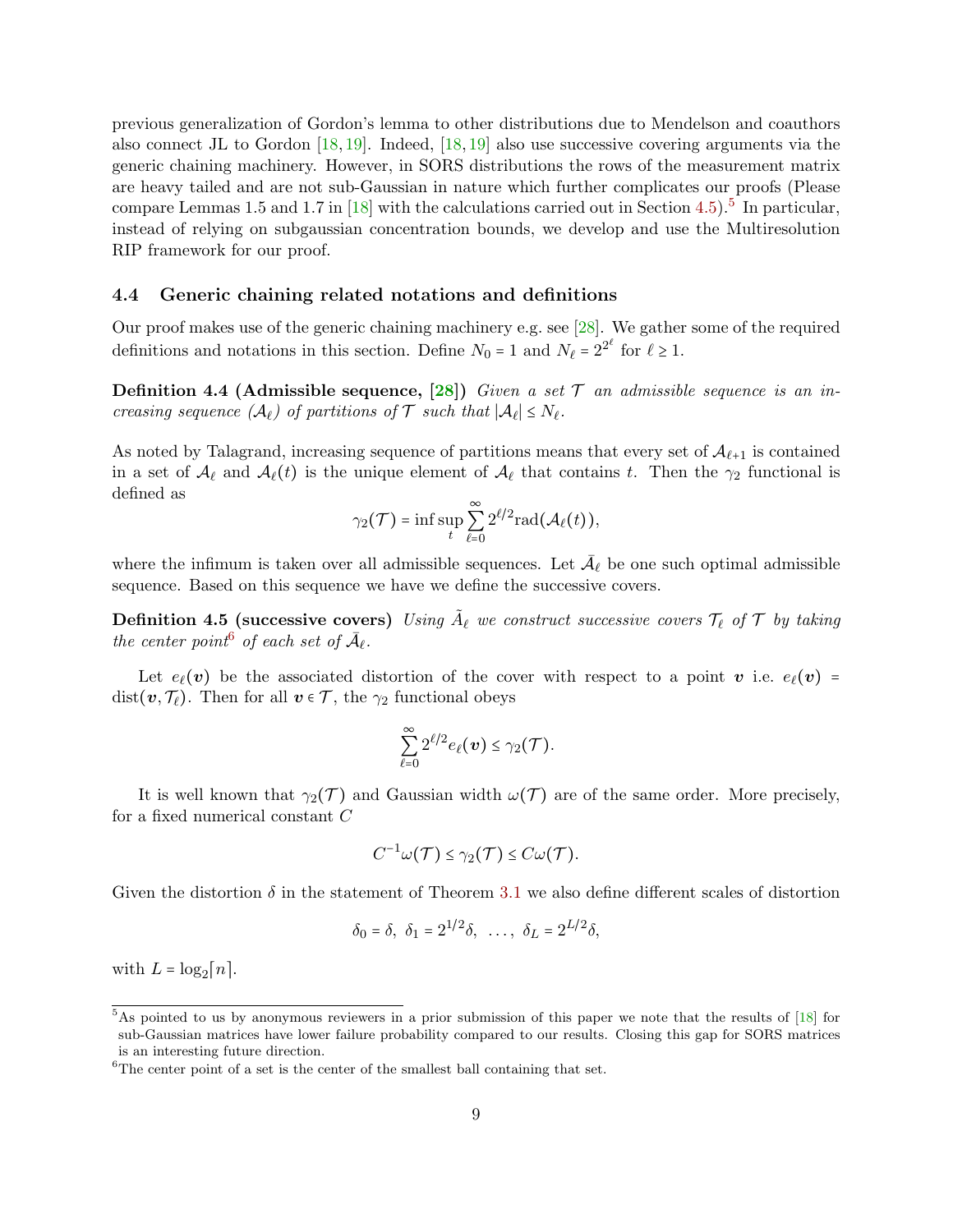#### 4.5 Proof of Theorem [3.1](#page-3-0)

Without loss of generality we assume that  $rad(\mathcal{T}) = 1$ . We begin by noting that the Multi-resolution RIP property combined with the powerful JL-embedding result stated in Theorem [4.3](#page-6-2) allows for JL embedding at different distortion levels. We apply such an argument to successively more refined covers of the set  $\mathcal T$  and at different distortion scales inside a generic chaining type argument to arrive at the proof for an arbitrary (and potentially continuous) set  $\mathcal T$ . We should point out that one can also follow an alternative approach which leads to the same conclusion. Instead of using multiresolution RIP, we could have defined a "multi-resolution embedding property" for the mapping A that isometrically maps finite set of points  $\mathcal T$  with a near optimal set cardinality-distortion tradeoff at varying levels. One can show that this property also implies isometric embedding of a continuous set  $\mathcal{T}$ .

We begin by stating a lemma which shows isometric embedding as well as a few other properties for points belonging to the refined covers  $\mathcal{T}_{\ell}$  at different distortion levels  $\delta_{\ell}$ . The proof of this lemma is deferred to Section [4.5.6.](#page-14-0)

**Lemma 4.6** Suppose  $\boldsymbol{H} \in \mathbb{R}^{m \times n}$  obeys  $MRIP(s, \frac{\delta}{4})$  with distortion level  $\delta$  and sparsity  $s = 150(1+\eta)$ . Furthermore, let  $D \in \mathbb{R}^{n \times n}$  be a diagonal matrix with a random *i.i.d.* sign pattern on the diagonal and set  $A = HD$ . Also let  $\mathcal{T}_\ell$  be successive refinements of the set T from Definition [4.5.](#page-8-1) Then, with probability at least  $1 - \exp(-\eta)$  the followings identities hold simultaneously for all  $\ell = 1, 2, \ldots, L$ ,

• For all  $v \in \mathcal{T}_{\ell-1} \cup \mathcal{T}_{\ell} \cup (\mathcal{T}_{\ell-1} - \mathcal{T}_{\ell}),$ 

<span id="page-9-4"></span><span id="page-9-3"></span><span id="page-9-2"></span><span id="page-9-0"></span>
$$
\|\mathbf{A}\mathbf{v}\|_{\ell_2} \le (1 + 2^{\ell/2}\delta) \|\mathbf{v}\|_{\ell_2} \,.
$$
 (4.4)

- For all  $v \in \mathcal{T}_{\ell-1} \cup \mathcal{T}_{\ell} \cup (\mathcal{T}_{\ell-1} \mathcal{T}_{\ell}),$  $\|\bm{A}\bm{v}\|_{\ell}^2$  $_{\ell_2}^2$  –  $\|\bm{v}\|_{\ell_2}^2$  $\mathcal{L}_{\ell_2}^2 \,|\leq \max\left(2^{\ell/2} \delta, 2^\ell \delta^2\right) \cdot \|\bm{v}\|_{\ell_2}^2$  $\ell_2$  $(4.5)$
- For all  $u \in \mathcal{T}_{\ell-1}$  and  $v \in \mathcal{T}_{\ell} \{u\} \coloneqq \{y u : y \in \mathcal{T}_{\ell}\},\$  $|\boldsymbol{u}^*\boldsymbol{A}^*\boldsymbol{A}\boldsymbol{v} - \boldsymbol{u}^*\boldsymbol{v}| \leq \max\left(2^{\ell/2} \delta, 2^\ell \delta^2\right) \cdot \|\boldsymbol{u}\|_{\ell_2} \, \|\boldsymbol{v}\|_{\ell_2}$  $(4.6)$

With this lemma in place we are ready to prove our main theorem. To this aim given a point  $x \in \mathcal{T}$ , for  $\ell = 1, 2, \ldots, L$  let  $z_{\ell}$  be the closest neighbor of  $x$  in  $\mathcal{T}_{\ell}$ . We also define  $z_{L+1} = x$ . We note that  $z_{\ell}$ depends on  $x$ . For ease of presentation we do not make this dependence explicit. We also drop  $x$ from the distortion term  $e_{\ell}(x)$  and simply use  $e_{\ell}$ . Now observe that for all  $\ell = 1, 2, ..., L$ , we have

<span id="page-9-1"></span>
$$
\|z_{\ell} - z_{\ell-1}\|_{\ell_2} \le \|z_{\ell} - x\|_{\ell_2} + \|z_{\ell-1} - x\|_{\ell_2} \le e_{\ell} + e_{\ell-1} \le 2e_{\ell-1}.
$$
\n(4.7)

We are interested in bounding  $\|\mathbf{A}\mathbf{x}\|_{\ell}^2$  $_{\ell_2}^2$  –  $\|\boldsymbol{x}\|_{\ell_2}^2$  $\frac{2}{\ell_2}$  | for all  $\boldsymbol{x} \in \mathcal{T}$ . Define  $\tilde{L} = \max\left(0, \lfloor 2\log_2\left(\frac{1}{\delta}\right)\right)$  $\frac{1}{\delta}$ ], and note that applying the triangular inequality we have

$$
\|A\boldsymbol{x}\|_{\ell_{2}}^{2} - \|\boldsymbol{x}\|_{\ell_{2}}^{2} \leq \left\|A\boldsymbol{z}_{\tilde{L}}\right\|_{\ell_{2}}^{2} - \|\boldsymbol{z}_{\tilde{L}}\|_{\ell_{2}}^{2} \right\| + \left\|A\boldsymbol{x}\|_{\ell_{2}}^{2} - \|A\boldsymbol{z}_{\tilde{L}}\|_{\ell_{2}}^{2} \right\| + \left\|\|\boldsymbol{x}\|_{\ell_{2}}^{2} - \|\boldsymbol{z}_{\tilde{L}}\|_{\ell_{2}}^{2} \right\|
$$
  

$$
\leq \sum_{\ell=1}^{\tilde{L}} \left( \|\boldsymbol{A}\boldsymbol{z}_{\ell}\|_{\ell_{2}}^{2} - \|\boldsymbol{z}_{\ell}\|_{\ell_{2}}^{2} \right) - \|\boldsymbol{A}\boldsymbol{z}_{\ell-1}\|_{\ell_{2}}^{2} - \|\boldsymbol{z}_{\ell-1}\|_{\ell_{2}}^{2} \right)
$$
  

$$
+ \left\| \boldsymbol{A}\boldsymbol{x}\|_{\ell_{2}}^{2} - \|\boldsymbol{A}\boldsymbol{z}_{\tilde{L}}\|_{\ell_{2}}^{2} \right\| + \left\| \boldsymbol{x}\|_{\ell_{2}}^{2} - \|\boldsymbol{z}_{\tilde{L}}\|_{\ell_{2}}^{2} \right\| + \|\boldsymbol{A}\boldsymbol{z}_{0}\|_{\ell_{2}}^{2} - \|\boldsymbol{z}_{0}\|_{\ell_{2}}^{2} \right|.
$$
 (4.8)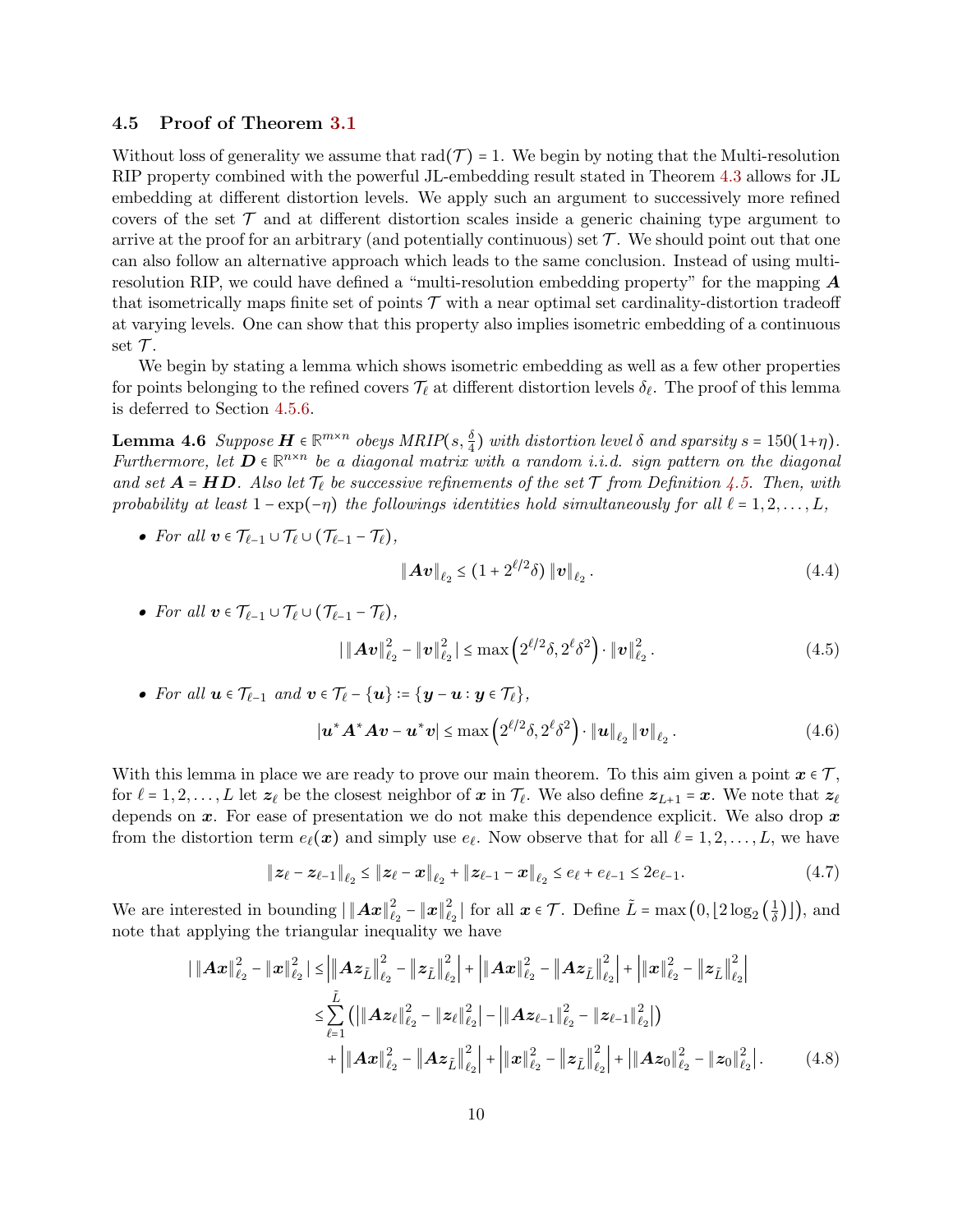First note that by Lemma [4.6](#page-9-0)

<span id="page-10-0"></span>
$$
\left|\left\|\mathbf{A}z_{0}\right\|^{2}_{\ell_{2}}-\left\|z_{0}\right\|^{2}_{\ell_{2}}\right|\leq\max\left(\delta,\delta^{2}\right)\left\|z_{0}\right\|^{2}_{\ell_{2}}\leq\max\left(\delta,\delta^{2}\right).
$$

Using the above inequality in [\(4.8\)](#page-9-1) we arrive at

$$
\|\mathbf{A}\mathbf{x}\|_{\ell_2}^2 - \|\mathbf{x}\|_{\ell_2}^2 \le \sum_{\ell=1}^{\tilde{L}} \left( \|\mathbf{A}\mathbf{z}_{\ell}\|_{\ell_2}^2 - \|\mathbf{z}_{\ell}\|_{\ell_2}^2 \right) - \|\mathbf{A}\mathbf{z}_{\ell-1}\|_{\ell_2}^2 - \|\mathbf{z}_{\ell-1}\|_{\ell_2}^2 \right) + \|\mathbf{A}\mathbf{x}\|_{\ell_2}^2 - \|\mathbf{A}\mathbf{z}_{\tilde{L}}\|_{\ell_2}^2 \Big| + \|\mathbf{x}\|_{\ell_2}^2 - \|\mathbf{z}_{\tilde{L}}\|_{\ell_2}^2 \Big| + \max\left(\delta, \delta^2\right). \tag{4.9}
$$

We now proceed by bounding each of the first three terms in  $(4.9)$ . Before getting into the details of these bounds we would like to point out that  $(4.9)$ , as well as the results presented in Sections [4.5.1,](#page-10-1) [4.5.2](#page-10-2) and [4.5.3](#page-11-0) are derived under the assumption that  $\tilde{L} \leq L$ . Proper modification allows us to bound  $\lVert \boldsymbol{A}\boldsymbol{x} \rVert^2_\ell$  $\frac{2}{\ell_2}$  –  $\|\boldsymbol{x}\|_{\ell_2}^2$  $\mathcal{L}_{\ell_2}$  even when  $\tilde{L} > L$ . We shall explain this argument in complete detail in Section [4.5.4.](#page-12-0)

#### <span id="page-10-1"></span>4.5.1 Bounding the first term in [\(4.9\)](#page-10-0)

For  $1 \leq \ell \leq \tilde{L}$ , we have  $\delta_{\ell} = 2^{\ell/2} \delta \leq 1$  so that  $\max(\delta_{\ell}, \delta_{\ell}^2) = \delta_{\ell}$ . Thus, applying Lemma [4.6](#page-9-0) together with [\(4.7\)](#page-9-2) we arrive at

$$
\left| \|\mathbf{A} (z_{\ell} - z_{\ell-1}) \|_{\ell_2}^2 - \|z_{\ell} - z_{\ell-1} \|_{\ell_2}^2 \right| \leq 2^{\ell/2} \delta \|z_{\ell} - z_{\ell-1} \|_{\ell_2}^2 \leq 2^{\ell/2 + 2} \delta e_{\ell-1}^2,
$$
\n(4.10)

and

<span id="page-10-4"></span><span id="page-10-3"></span>
$$
|\langle \mathbf{A}(\boldsymbol{z}_{\ell} - \boldsymbol{z}_{\ell-1}), \mathbf{A}\boldsymbol{z}_{\ell-1}\rangle - \langle \boldsymbol{z}_{\ell} - \boldsymbol{z}_{\ell-1}, \boldsymbol{z}_{\ell-1}\rangle| \le 2^{\ell/2+1} \delta e_{\ell-1}.
$$
\n(4.11)

The triangular inequality yields

$$
\begin{aligned}\n\left| \|A z_\ell\|_{\ell_2}^2 - \|z_\ell\|_{\ell_2}^2 \right| &= \left| \|A(z_\ell - z_{\ell-1}) + A z_{\ell-1}\|_{\ell_2}^2 - \|z_\ell\|_{\ell_2}^2 \right| \\
&\leq \left| \|A(z_\ell - z_{\ell-1})\|_{\ell_2}^2 - \|z_\ell - z_{\ell-1}\|_{\ell_2}^2 \right| + \left| \|A z_{\ell-1}\|_{\ell_2}^2 - \|z_{\ell-1}\|_{\ell_2}^2 \right| \\
&\qquad + 2 \left| \langle A(z_\ell - z_{\ell-1}), A z_{\ell-1} \rangle - \langle z_\ell - z_{\ell-1}, z_{\ell-1} \rangle \right|. \end{aligned}
$$

Combining the latter with  $(4.10)$  and  $(4.11)$  we arrive at the following recursion

$$
\left| \|\mathbf{A} \mathbf{z}_{\ell} \|_{\ell_2}^2 - \|\mathbf{z}_{\ell} \|_{\ell_2}^2 \right| - \left| \|\mathbf{A} \mathbf{z}_{\ell-1} \|_{\ell_2}^2 - \|\mathbf{z}_{\ell-1} \|_{\ell_2}^2 \right| \le \delta \left( 2e_{\ell-1} + 4e_{\ell-1}^2 \right) 2^{\ell/2}.
$$
 (4.12)

<span id="page-10-2"></span>Adding both sides of the above inequality for  $1 \leq \ell \leq \tilde{L}$ , and using  $e_{\ell}^2 \leq 2e_{\ell} \leq 4$ , we arrive at

<span id="page-10-5"></span>
$$
\sum_{\ell=1}^{\tilde{L}} \left( \left| \|\mathbf{A} \mathbf{z}_{\ell} \|_{\ell_2}^2 - \|\mathbf{z}_{\ell} \|_{\ell_2}^2 \right| - \left| \|\mathbf{A} \mathbf{z}_{\ell-1} \|_{\ell_2}^2 - \|\mathbf{z}_{\ell-1} \|_{\ell_2}^2 \right| \right) \le 10 \delta \left( \sum_{\ell=1}^{\tilde{L}} 2^{\ell/2} e_{\ell-1} \right)
$$
\n
$$
= 10 \sqrt{2} \delta \left( \sum_{\ell=0}^{\tilde{L}-1} 2^{\ell/2} e_{\ell} \right)
$$
\n
$$
= 10 \sqrt{2} \delta \gamma_2(\mathcal{T}). \tag{4.13}
$$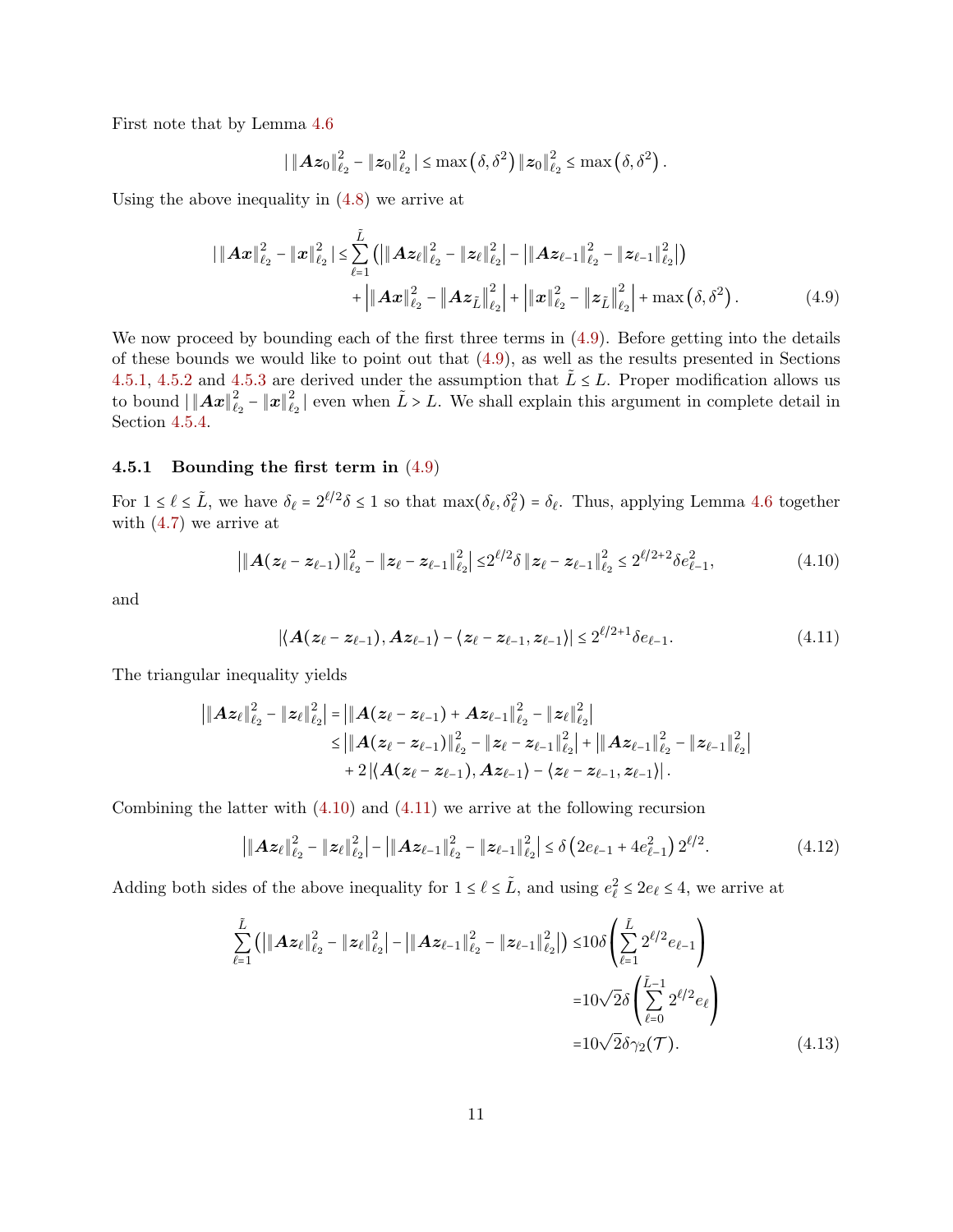## 4.5.2 Bounding the second term in [\(4.9\)](#page-10-0)

To bound the second term we begin by bounding  $||Ax||_{\ell_2} - ||Az_{\tilde{L}}||_{\ell_2}$ . To this aim first note that since MRIP $(s, \frac{\delta}{4})$  holds for **H** with  $s = 150(1 + \eta)$  then  $s_L = 150 \times 2^L(1 + \eta) \geq n$ . As a result for all  $\boldsymbol{x} \in \mathbb{R}^n$  we have

$$
\left|\|\mathbf{Hx}\|_{\ell_2}^2 - \|\mathbf{x}\|_{\ell_2}^2\right| \le \max\left(\frac{1}{4}\delta_L, \frac{1}{16}\delta_L^2\right) \|\mathbf{x}\|_{\ell_2}^2.
$$

Using the simple inequality  $1 + \max(\delta, \delta^2) \le (1 + \delta)^2$ , this immediately implies

$$
\|\mathbf{A}\| = \|\mathbf{H}\| \le \frac{1}{4} 2^{\frac{L}{2}} \delta + 1. \tag{4.14}
$$

Furthermore, by the definition of  $N_\ell$  we have  $||x - z_L||_{\ell_2} \leq e_L$ . These two inequalities together with repeated use of the triangular inequality we have

$$
\begin{aligned}\n\left| \|A x\|_{\ell_2} - \|A z_{\tilde{L}}\|_{\ell_2} \right| &= \left| \|A x\|_{\ell_2} - \|A z_{L}\|_{\ell_2} + \|A z_{L}\|_{\ell_2} - \|A z_{\tilde{L}}\|_{\ell_2} \right| \\
&\leq \|A (x - z_{L})\|_{\ell_2} + \|A (z_{L} - z_{\tilde{L}})\|_{\ell_2} \\
&\leq \|A\| \|x - z_{L}\|_{\ell_2} + \left\| \sum_{\ell = \tilde{L} + 1}^{L} A (z_{\ell} - z_{\ell - 1}) \right\|_{\ell_2} \\
&\leq \left( \frac{1}{4} 2^{\frac{L}{2}} \delta + 1 \right) e_L + \sum_{\ell = \tilde{L} + 1}^{L} \|A (z_{\ell} - z_{\ell - 1})\|_{\ell_2} \,.\n\end{aligned}
$$

Using Lemma [4.6](#page-9-0) equation [\(4.4\)](#page-8-2) in the above inequality and noting that for  $\ell > \tilde{L}$ , we have  $2^{\ell/2}\delta \ge 1$ we conclude that

<span id="page-11-1"></span>
$$
\left| \|\mathbf{A}\mathbf{x}\|_{\ell_2} - \|\mathbf{A}\mathbf{z}_{\tilde{L}}\|_{\ell_2} \right| \leq \left( \frac{1}{4} 2^{\frac{L}{2}} \delta + 1 \right) e_L + \sum_{\ell = \tilde{L} + 1}^{L} \left( 1 + 2^{\ell/2} \delta \right) \|\mathbf{z}_{\ell} - \mathbf{z}_{\ell-1}\|_{\ell_2}
$$
\n
$$
\leq \frac{5}{4} 2^{L/2} \delta e_L + \sum_{\ell = \tilde{L} + 1}^{L} 2^{\ell/2 + 1} \delta \|\mathbf{z}_{\ell} - \mathbf{z}_{\ell-1}\|_{\ell_2}
$$
\n
$$
\leq \frac{5}{4} \delta 2^{L/2} e_L + 4\sqrt{2} \delta \sum_{\ell = \tilde{L} + 1}^{L} 2^{(\ell-1)/2} e_{\ell-1}
$$
\n
$$
\leq 4\sqrt{2} \delta \left( \sum_{\ell = \tilde{L}}^{L} 2^{\ell/2} e_{\ell} \right)
$$
\n
$$
\leq 4\sqrt{2} \delta \gamma_2(\mathcal{T}). \tag{4.15}
$$

Now note that by Lemma [4.6](#page-9-0) equation [\(4.4\)](#page-8-2) and using the fact that  $rad(\mathcal{T}) = 1$ , we know that  $||Az_{\tilde{L}}||_{\ell_2} \leq 1 + 2^{\tilde{L}/2} \delta \leq 2$ . Thus, using this inequality together with [\(4.15\)](#page-11-1) we arrive at

<span id="page-11-2"></span><span id="page-11-0"></span>
$$
\|A\bm{x}\|_{\ell_2}^2 - \|A\bm{z}_{\tilde{L}}^2\|_{\ell_2} \leq \|\bm{A}\bm{x}\|_{\ell_2} - \|A\bm{z}_{\tilde{L}}\|_{\ell_2} \leq \|\bm{A}\bm{x}\|_{\ell_2} - \|A\bm{z}_{\tilde{L}}\|_{\ell_2} \leq \|\bm{A}\bm{x}\|_{\ell_2} - \|A\bm{z}_{\tilde{L}}\|_{\ell_2}^2 \leq \|\bm{A}\bm{x}\|_{\ell_2} - \|A\bm{z}_{\tilde{L}}\|_{\ell_2} \leq 32\delta^2 \gamma_2^2(\mathcal{T}) + 16\sqrt{2}\delta \gamma_2(\mathcal{T}). \tag{4.16}
$$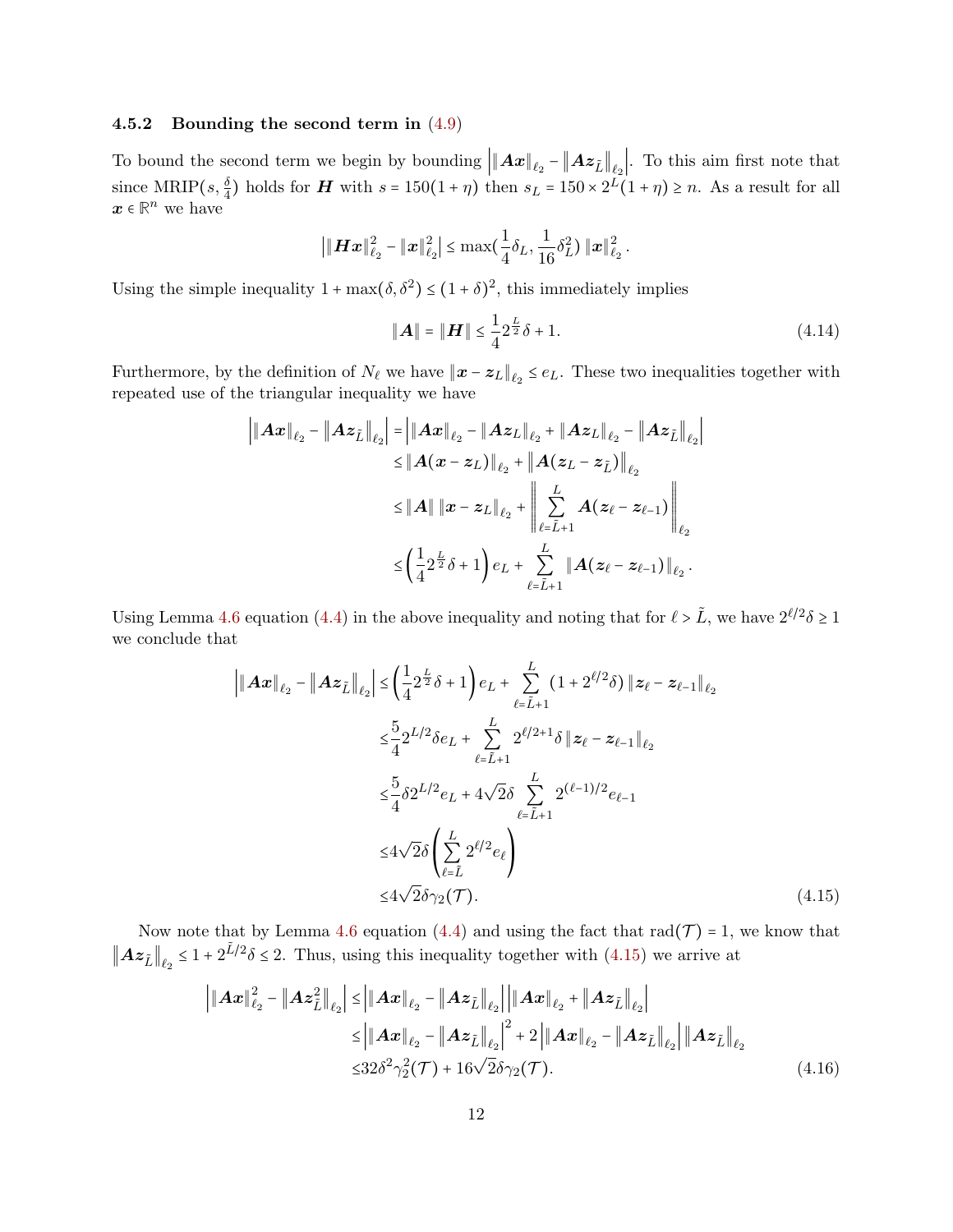## 4.5.3 Bounding the third term in [\(4.9\)](#page-10-0)

Similar to the second term we begin by bounding  $||x||_{\ell_2} - ||z_{\tilde{L}}||_{\ell_2}$ . Noting that  $2^{\ell/2}\delta \ge \frac{1}{\sqrt{\ell}}$  $\frac{1}{2}$  for  $\ell \geq \tilde{L}$ we have

$$
\left|\left\|\bm{x}\right\|_{\ell_2}-\left\|\bm{z}_{\tilde{L}}\right\|_{\ell_2}\right|\leq\left\|\bm{x}-\bm{z}_{\tilde{L}}\right\|_{\ell_2}\leq e_{\tilde{L}}\leq \sqrt{2}\cdot 2^{\tilde{L}/2}\delta e_{\tilde{L}}\leq \sqrt{2}\delta\gamma_2(\mathcal{T}).
$$

Thus using this inequality together with the fact that  $||z_{\tilde{L}}||_{\ell_2} \leq 1$  we arrive at

<span id="page-12-1"></span>
$$
\|x\|_{\ell_2}^2 - \|z_{\tilde{L}}\|_{\ell_2}^2 = \|x\|_{\ell_2} - \|z_{\tilde{L}}\|_{\ell_2} \cdot \left(\|x\|_{\ell_2} + \|z_{\tilde{L}}\|_{\ell_2}\right) \n\leq \|x\|_{\ell_2} - \|z_{\tilde{L}}\|_{\ell_2}\|^2 + 2\|x\|_{\ell_2} - \|z_{\tilde{L}}\|_{\ell_2}\|z_{\tilde{L}}\|_{\ell_2} \n\leq 4\delta^2 \gamma_2^2(\mathcal{T}) + 4\sqrt{2}\delta \gamma_2(\mathcal{T}).
$$
\n(4.17)

# <span id="page-12-0"></span>4.5.4 Establishing an analog of [\(4.9\)](#page-10-0) and the bounds [\(4.13\)](#page-10-5), [\(4.16\)](#page-11-2), and [\(4.17\)](#page-12-1) when  $\tilde{L} > L$

This section describes how an analog of [\(4.9\)](#page-10-0) as well as the subsequent bounds in Sections [4.5.1,](#page-10-1) [4.5.2](#page-10-2) and [4.5.3](#page-11-0) can be derived when  $L > L$ . Using similar arguments leading to the derivation of [\(4.9\)](#page-10-0) we arrive at

$$
\|A\boldsymbol{x}\|_{\ell_2}^2 - \|\boldsymbol{x}\|_{\ell_2}^2 \leq \sum_{\ell=1}^L ( \|A\boldsymbol{z}_{\ell}\|_{\ell_2}^2 - \|\boldsymbol{z}_{\ell}\|_{\ell_2}^2 | - \|A\boldsymbol{z}_{\ell-1}\|_{\ell_2}^2 - \|\boldsymbol{z}_{\ell-1}\|_{\ell_2}^2 | ) + \|A\boldsymbol{x}\|_{\ell_2}^2 - \|\boldsymbol{x}\|_{\ell_2}^2 | - \|A\boldsymbol{z}_{L}\|_{\ell_2}^2 - \|\boldsymbol{z}_{L}\|_{\ell_2}^2 | + \max(\delta, \delta^2).
$$
 (4.18)

The main difference with the  $\tilde{L} \leq L$  case is that we let the summation in the first term go upto L and instead of studying the second line of [\(4.9\)](#page-10-0), we will directly bound the difference  $\|\mathbf{A}\mathbf{x}\|_{\ell}^2$  $\frac{2}{\ell_2} - \|\boldsymbol{x}\|_{\ell_2}^2$  $\frac{2}{\ell_2}$  –  $\left\|\boldsymbol{A}\boldsymbol{z}_L\right\|_{\ell^1}^2$  $\frac{2}{\ell_2} - \left\| \boldsymbol{z}_L \right\|^2_{\ell_2}$  $\frac{2}{\ell_2}$  in [\(4.18\)](#page-12-2).

We now turn our attention to bounding the first two terms in  $(4.18)$ . For the first term in  $(4.18)$ an argument identical to the derivation of [\(4.13\)](#page-10-5) in Section [4.5.1](#page-10-1) allows us to conclude

<span id="page-12-3"></span><span id="page-12-2"></span>
$$
\sum_{\ell=1}^{L} (||A z_{\ell}||_{\ell_2}^2 - ||z_{\ell}||_{\ell_2}^2 - ||A z_{\ell-1}||_{\ell_2}^2 - ||z_{\ell-1}||_{\ell_2}^2|) \leq 10\sqrt{2}\delta\gamma_2(\mathcal{T}).
$$
\n(4.19)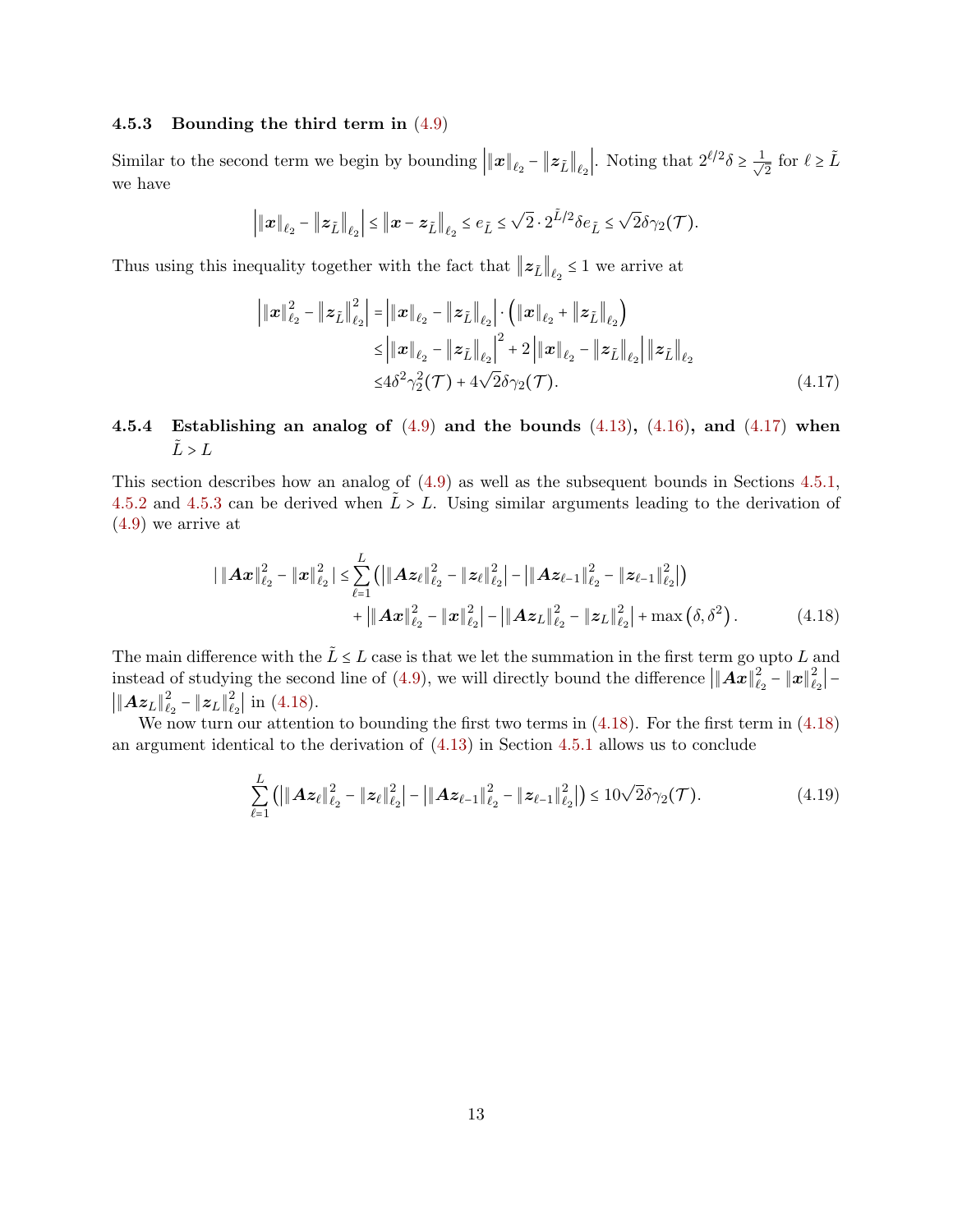To bound the second term in [\(4.18\)](#page-12-2) note that we have

$$
\|Ax\|_{\ell_{2}}^{2} - \|x\|_{\ell_{2}}^{2} - \|Az_{L}\|_{\ell_{2}}^{2} - \|z_{L}\|_{\ell_{2}}^{2} \leq \left\| (||Ax||_{\ell_{2}}^{2} - ||Az_{L}\|_{\ell_{2}}^{2}) - (||x||_{\ell_{2}}^{2} - ||z_{L}\|_{\ell_{2}}^{2}) \right\|,
$$
  
\n
$$
= |(|A (x - z_{L}) + Az_{L}\|_{\ell_{2}}^{2} - ||Az_{L}\|_{\ell_{2}}^{2}) - (||(x - z_{L}) + z_{L}\|_{\ell_{2}}^{2} - ||z_{L}\|_{\ell_{2}}^{2})|,
$$
  
\n
$$
= |(|A (x - z_{L})|_{\ell_{2}}^{2} - ||x - z_{L}\|_{\ell_{2}}^{2}) + 2(|A (x - z_{L}), Az_{L}) - (x - z_{L}, z_{L})|,
$$
  
\n
$$
\leq ||A (x - z_{L})||_{\ell_{2}}^{2} - ||x - z_{L}\|_{\ell_{2}}^{2} + 2||A (x - z_{L}), Az_{L}) - (x - z_{L}, z_{L})|,
$$
  
\n
$$
= ||A (x - z_{L})||_{\ell_{2}}^{2} - ||x - z_{L}\|_{\ell_{2}}^{2} + 2||x - z_{L}\|_{\ell_{2}} \left|\langle A \frac{x - z_{L}}{||x - z_{L}||_{\ell_{2}}}, Az_{L}\rangle - \langle \frac{x - z_{L}}{||x - z_{L}||_{\ell_{2}}}, z_{L}\rangle \right|,
$$
  
\n
$$
\leq ||A (x - z_{L})||_{\ell_{2}}^{2} - ||x - z_{L}\|_{\ell_{2}}^{2} ||
$$
  
\n
$$
+ \frac{1}{2} ||x - z_{L}\|_{\ell_{2}} \left\| \left| A \left( \frac{x - z_{L}}{||x - z_{L}||_{\ell_{2}}} + z_{L} \right) \right| \right\|_{\ell_{2}}^{2} - \left\| \frac{x - z_{L}}{||x - z_{L}||_{\ell_{2}}} + z_{L} \right\|_{\ell_{2}}^{2} \right|.
$$
  
\n
$$
+ \frac{1}{2} ||x - z_{L}||_{\ell_{2}} \left\| \left| A \left
$$

To complete our bound note that since  $MRIP(s, \frac{\delta}{4})$  holds for **A** with  $s = 150(1 + \eta)$  then  $s_L$  $150 \times 2^{L}(1 + \eta) \geq n$ . As a result for all  $w \in \mathbb{R}^{n}$  we have

$$
\left|\|\mathbf{A}\mathbf{w}\|_{\ell_2}^2 - \|\mathbf{w}\|_{\ell_2}^2\right| \le \max\left(\frac{1}{4}\delta_L, \frac{1}{16}\delta_L^2\right) \|\mathbf{w}\|_{\ell_2}^2.
$$

For  $\tilde{L} > L$  we have  $\delta_L = 2^{\frac{L}{2}} \delta \leq 1$  which immediately implies that for all  $w \in \mathbb{R}^n$  we have

<span id="page-13-1"></span><span id="page-13-0"></span>
$$
\left| \|\mathbf{A}\mathbf{w}\|_{\ell_2}^2 - \|\mathbf{w}\|_{\ell_2}^2 \right| \leq \frac{1}{4} 2^{L/2} \delta \|\mathbf{w}\|_{\ell_2}^2 \,. \tag{4.21}
$$

Now using  $(4.21)$  with  $\mathbf{w} = \mathbf{x} - \mathbf{z}_L$ ,  $\frac{\mathbf{x} - \mathbf{z}_L}{\|\mathbf{x} - \mathbf{z}_L\|}$  $\frac{x-z_L}{\|x-z_L\|_{\ell_2}} - z_L$ , and  $\frac{x-z_L}{\|x-z_L\|_{\ell_2}} + z_L$  in [\(4.20\)](#page-13-1) and noting that  $||z_L||_{\ell_2}$  ≤rad $(\mathcal{T})$  ≤ 1, we conclude that

$$
\|A\boldsymbol{x}\|_{\ell_{2}}^{2} - \|\boldsymbol{x}\|_{\ell_{2}}^{2} - \|\boldsymbol{A}\boldsymbol{z}_{L}\|_{\ell_{2}}^{2} - \|\boldsymbol{z}_{L}\|_{\ell_{2}}^{2} \leq \frac{1}{4} 2^{L/2} \delta \|\boldsymbol{x} - \boldsymbol{z}_{L}\|_{\ell_{2}}^{2} + \frac{1}{8} 2^{L/2} \delta \|\boldsymbol{x} - \boldsymbol{z}_{L}\|_{\ell_{2}} \left\|\frac{\boldsymbol{x} - \boldsymbol{z}_{L}}{\|\boldsymbol{x} - \boldsymbol{z}_{L}\|_{\ell_{2}}} + \frac{1}{8} 2^{L/2} \delta \|\boldsymbol{x} - \boldsymbol{z}_{L}\|_{\ell_{2}} \left\|\frac{\boldsymbol{x} - \boldsymbol{z}_{L}}{\|\boldsymbol{x} - \boldsymbol{z}_{L}\|_{\ell_{2}}} - \boldsymbol{z}_{L}\right\|_{\ell_{2}}^{2} \right\}
$$

$$
\leq \frac{1}{4} 2^{L/2} \delta \|\boldsymbol{x} - \boldsymbol{z}_{L}\|_{\ell_{2}}^{2} + 2^{L/2} \delta \|\boldsymbol{x} - \boldsymbol{z}_{L}\|_{\ell_{2}}^{2}
$$

$$
\leq 2^{L/2} \delta \left(\frac{1}{4} e_{L}^{2} + e_{L}\right)
$$

$$
\leq \frac{3}{2} 2^{L/2} \delta \boldsymbol{e}_{L}
$$

$$
\leq \frac{3}{2} \delta \gamma_{2}(\mathcal{T}). \tag{4.22}
$$

Plugging  $(4.19)$  and  $(4.22)$  into  $(4.18)$  we arrive at

<span id="page-13-3"></span><span id="page-13-2"></span>
$$
\left| \|A\boldsymbol{x}\|_{\ell_2}^2 - \|\boldsymbol{x}\|_{\ell_2}^2 \right| \le 16\delta\gamma_2(\mathcal{T}) + \max(\delta, \delta^2). \tag{4.23}
$$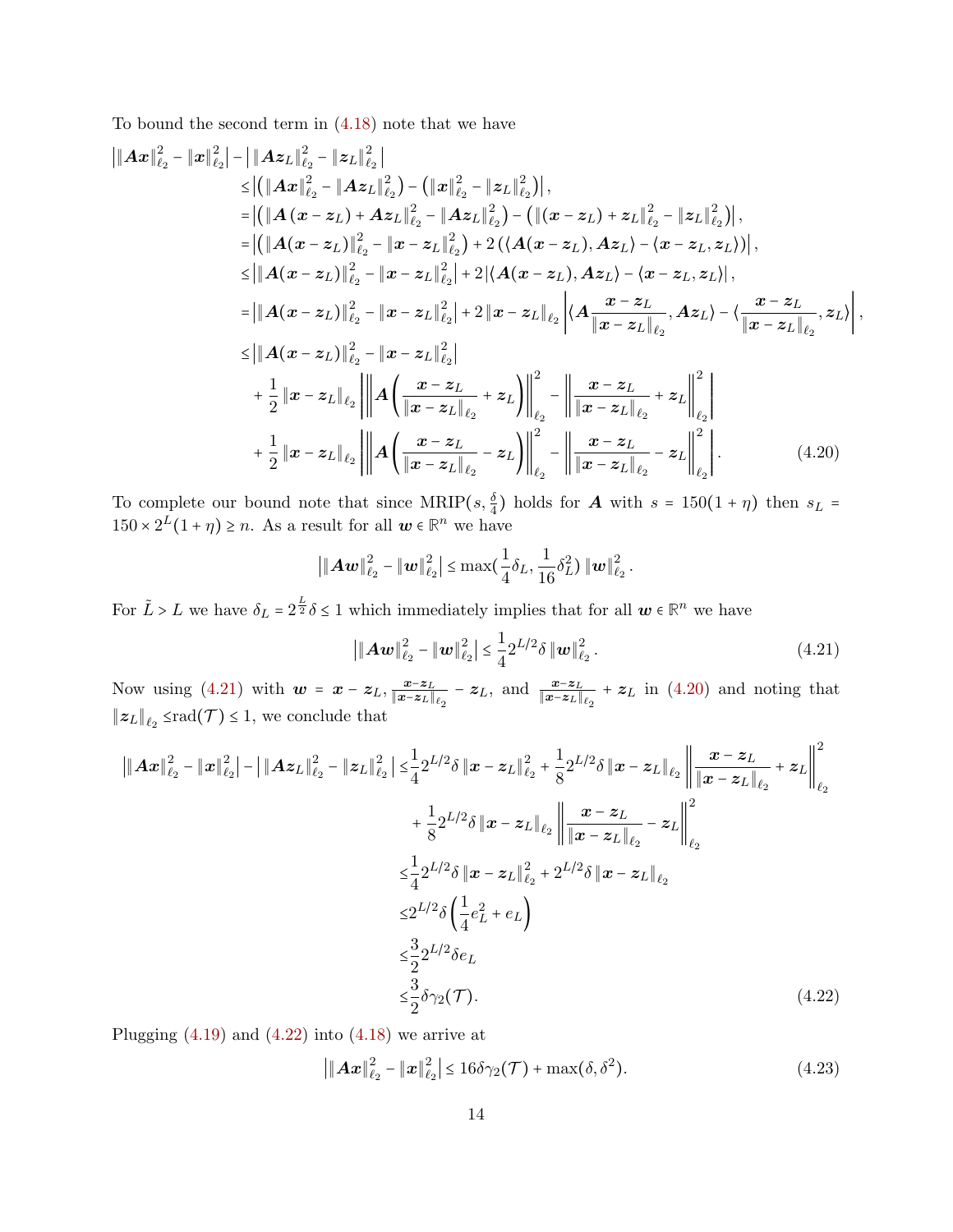#### 4.5.5 Finishing the proof of Theorem [3.1](#page-3-0)

To finish off the proof we plug in the bounds from  $(4.13)$ ,  $(4.16)$ , and  $(4.17)$  into  $(4.9)$  and use the fact that  $\gamma_2(\mathcal{T}) \leq C \omega(\mathcal{T})$  for a fixed numerical constant C, to conclude that for  $L \leq L$  we have

$$
\|A\boldsymbol{x}\|_{\ell_2}^2 - \|\boldsymbol{x}\|_{\ell_2}^2 \le 10\sqrt{2}\delta\gamma_2(\mathcal{T}) + 32\delta^2\gamma_2^2(\mathcal{T}) + 16\sqrt{2}\delta\gamma_2(\mathcal{T}) + 4\delta^2\gamma_2^2(\mathcal{T}) + 4\sqrt{2}\delta\gamma_2(\mathcal{T}) + \max(\delta, \delta^2)
$$
  
\n
$$
\le 36\delta^2 C^2 \omega^2(\mathcal{T}) + 30\sqrt{2}C\delta\omega(\mathcal{T}) + \max(\delta, \delta^2)
$$
  
\n
$$
\le 79 \cdot \max\left(C\delta\omega(\mathcal{T}), C^2\delta^2\omega^2(\mathcal{T})\right) + \max(\delta, \delta^2)
$$
  
\n
$$
\le 80 \cdot \max\left(C\delta\left(\max(1, \omega(\mathcal{T}))\right), C^2\delta^2\left(\max(1, \omega(\mathcal{T}))\right)^2\right).
$$
 (4.24)

Combining this with the fact that [\(4.23\)](#page-13-3) holds for  $L > \tilde{L}$  we can conclude that for all  $x \in \mathcal{T}$ 

$$
\left|\left\|\mathbf{A}\mathbf{x}\right\|_{\ell_2}^2 - \|\mathbf{x}\|_{\ell_2}^2\right| \le 80 \cdot \max\left(C\delta\left(\max(1,\omega(\mathcal{T}))\right), C^2\delta^2\left(\max(1,\omega(\mathcal{T}))\right)^2\right). \tag{4.25}
$$

Note that assuming  $MRIP(s, \frac{\delta}{4})$  with  $s = 150(1 + \eta)$  we have arrived at [\(4.25\)](#page-14-1). Applying the change of variable

<span id="page-14-1"></span>
$$
\delta \to \frac{\delta}{320C \max(1, \omega(\mathcal{T}))},
$$

we can conclude that under the stated assumptions of the theorem for all  $x \in \mathcal{T}$ 

$$
\|\|A\bm{x}\|_{\ell_2}^2 - \|\bm{x}\|_{\ell_2}^2 \|\leq \max(\delta,\delta^2),
$$

completing the proof. Now all that remains is to prove Lemma [4.6.](#page-9-0) This is the subject of the next section.

#### <span id="page-14-0"></span>4.5.6 Proof of Lemma [4.6](#page-9-0)

For a set  $M$  we define the normalized set  $\widetilde{\mathcal{M}} = \left\{ \frac{\bm{v}}{\|\bm{v}\|_{\ell_2}} : \ \bm{v} \in \mathcal{M} \right\}$ . We shall also define

$$
\mathcal{Q}_{\ell} = \mathcal{T}_{\ell-1} \cup \mathcal{T}_{\ell} \cup (\mathcal{T}_{\ell} - \mathcal{T}_{\ell-1}) \cup \left( (\widetilde{\mathcal{T}_{\ell} - \mathcal{T}_{\ell-1}}) - \widetilde{\mathcal{T}}_{\ell-1} \right) \cup \left( (\widetilde{\mathcal{T}_{\ell} - \mathcal{T}_{\ell-1}}) + \widetilde{\mathcal{T}}_{\ell-1} \right).
$$

We will first prove that for  $\ell = 1, 2, \ldots, L$  and every  $v \in \mathcal{Q}_\ell$ 

<span id="page-14-2"></span>
$$
\left| \|\mathbf{A}\mathbf{v}\|_{\ell_2}^2 - \|\mathbf{v}\|_{\ell_2}^2 \right| \le \max\left(2^{\ell/2}\delta, 2^{\ell}\delta^2\right) \cdot \|\mathbf{v}\|_{\ell_2}^2, \tag{4.26}
$$

holds with probability at least  $1 - e^{-\eta}$ . We then explain how the other identities follow from this result. To this aim, note that that by the assumptions of the lemma  $\mathrm{MRIP}(s,\frac{\delta}{4})$  holds for the matrix **H** with  $s = 150(1 + \eta)$ . By definition this is equivalent to RIP( $s_\ell, \delta_\ell$ ) holding for  $\ell = 1, 2, ..., L$  with  $(s_{\ell}, \frac{\delta_{\ell}}{4}) = (2^{\ell} s, \frac{2^{\ell/2} \delta}{4})$  $\frac{1}{4}$ . Now observe that the number of entries of  $\mathcal{Q}_{\ell}$  obeys  $|\mathcal{Q}_{\ell}| \le 5N_{\ell}^2$  with  $N_{\ell} = 2^{2^{\ell}}$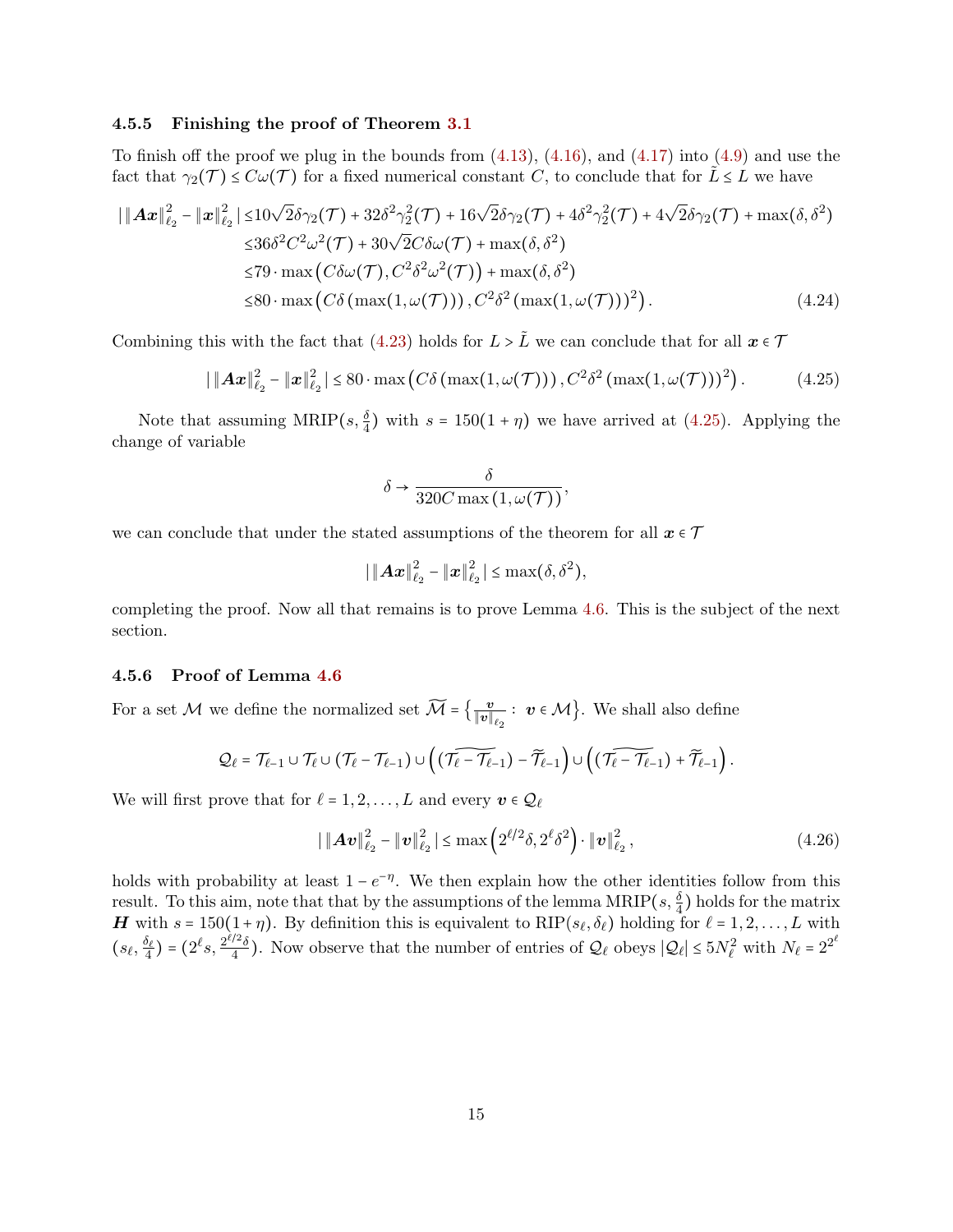which implies

$$
s_{\ell} = 2^{\ell} s
$$
  
\n
$$
= 2^{\ell} (150 + 150\eta)
$$
  
\n
$$
\geq 2^{\ell} \left( 40(\log 2)(\log_2(20) + 1) + \frac{1}{2}(\eta + 1) \right)
$$
  
\n
$$
\geq 2^{\ell} \left( 40(\log 2) \left( \frac{\log_2(20)}{2^{\ell}} + 1 \right) + \frac{\ell}{2^{\ell}}(\eta + 1) \right)
$$
  
\n
$$
\geq 40(\log 2) (\log_2(20) + 2^{\ell}) + \ell(\eta + 1)
$$
  
\n
$$
\geq 40 \log (4|Q_{\ell}|) + \ell(\eta + 1)
$$
  
\n
$$
\geq \min (40 \log (4|Q_{\ell}|) + \ell(\eta + 1), \eta).
$$
 (4.27)

By the MRIP assumption,  $RIP(s_\ell, \frac{\delta_\ell}{4})$  holds for  $H$ . This together with [\(4.27\)](#page-15-0) allows us to apply Theorem [4.3](#page-6-2) to conclude that for each  $\ell = 1, 2, \ldots, L$  and every  $\boldsymbol{x} \in \mathcal{Q}_{\ell}$ 

<span id="page-15-0"></span>
$$
\left|\left\|\mathbf{A}\mathbf{x}\right\|_{\ell_2}^2 - \|\mathbf{x}\|_{\ell_2}^2\right| \leq \max(\delta_{\ell}, \delta_{\ell}^2) \left\|\mathbf{x}\right\|_{\ell_2}^2,
$$

holds with probability at least  $1 - e^{-\ell(\eta+1)}$ . Noting that

$$
\sum_{\ell=1}^{L} e^{-\ell(\eta+1)} \le \sum_{\ell=1}^{\infty} e^{-\ell(\eta+1)} = \frac{e^{-(\eta+1)}}{1 - e^{-(\eta+1)}} \le e^{-\eta},
$$

completes the proof of [\(4.26\)](#page-14-2) by the union bound.

We note that since  $\mathcal{T}_{\ell-1} \cup \mathcal{T}_{\ell} \cup (\mathcal{T}_{\ell} - \mathcal{T}_{\ell-1}) \subset \mathcal{Q}_{\ell}$ , [\(4.26\)](#page-14-2) immediately implies [\(4.5\)](#page-9-3). The proof of  $(4.4)$  follows from the proof of  $(4.5)$  by noting that

$$
(1+\delta_{\ell})^2 \ge 1 + \max\left(\delta_{\ell}, \delta_{\ell}^2\right).
$$

To prove [\(4.6\)](#page-9-4), first note that  $\frac{v}{\|v\|_{\ell_2}} - \frac{u}{\|u\|_{\ell_2}} \in (\widetilde{\mathcal{T}_{\ell}} - \widetilde{\mathcal{T}_{\ell-1}}) - \widetilde{\mathcal{T}}_{\ell-1}$  and  $\frac{u}{\|u\|_{\ell_2}} + \frac{v}{\|v\|_{\ell_2}} \in (\widetilde{\mathcal{T}_{\ell}} - \widetilde{\mathcal{T}_{\ell-1}}) + \widetilde{\mathcal{T}}_{\ell-1}$ . Hence, applying [\(4.26\)](#page-14-2)

$$
\left|\left\|\mathbf{A}\left(\frac{u}{\|\mathbf{u}\|_{\ell_2}}+\frac{v}{\|\mathbf{v}\|_{\ell_2}}\right)\right\|_{\ell_2}^2 - \left\|\frac{u}{\|\mathbf{u}\|_{\ell_2}}+\frac{v}{\|\mathbf{v}\|_{\ell_2}}\right\|_{\ell_2}^2\right| \leq \max(\delta_{\ell},\delta_{\ell}^2) \left\|\frac{u}{\|\mathbf{u}\|_{\ell_2}}+\frac{v}{\|\mathbf{v}\|_{\ell_2}}\right\|_{\ell_2}^2
$$

$$
\left|\left\|\mathbf{A}\left(\frac{v}{\|\mathbf{v}\|_{\ell_2}}-\frac{u}{\|\mathbf{u}\|_{\ell_2}}\right)\right\|_{\ell_2}^2 - \left\|\frac{v}{\|\mathbf{v}\|_{\ell_2}}-\frac{u}{\|\mathbf{u}\|_{\ell_2}}\right\|_{\ell_2}^2\right| \leq \max(\delta_{\ell},\delta_{\ell}^2) \left\|\frac{v}{\|\mathbf{v}\|_{\ell_2}}-\frac{u}{\|\mathbf{u}\|_{\ell_2}}\right\|_{\ell_2}^2.
$$

Summing these two identities and applying the triangular inequality we conclude that

$$
\frac{1}{\|\mathbf{u}\|_{\ell_2} \|\mathbf{v}\|_{\ell_2}} |\mathbf{u}^* \mathbf{A}^* \mathbf{A} \mathbf{v} - \mathbf{u}^* \mathbf{v}| \leq \frac{1}{4} \max(\delta_{\ell}, \delta_{\ell}^2) \left( \left\| \frac{\mathbf{u}}{\|\mathbf{u}\|_{\ell_2}} + \frac{\mathbf{v}}{\|\mathbf{v}\|_{\ell_2}} \right\|_{\ell_2}^2 + \left\| \frac{\mathbf{v}}{\|\mathbf{v}\|_{\ell_2}} - \frac{\mathbf{u}}{\|\mathbf{u}\|_{\ell_2}} \right\|_{\ell_2}^2 \right) = \max(\delta_{\ell}, \delta_{\ell}^2),
$$

completing the proof of [\(4.6\)](#page-9-4).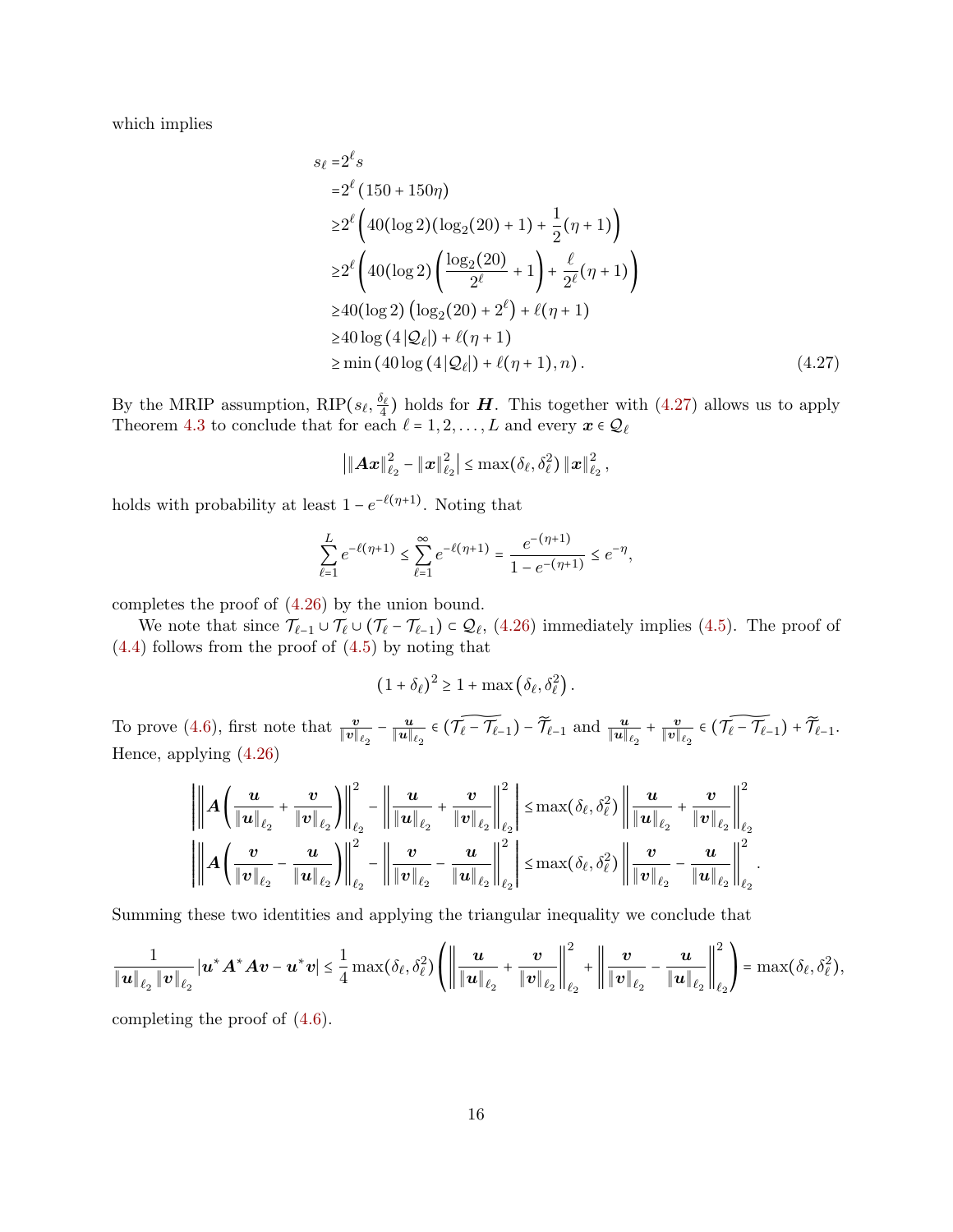## Acknowledgements

BR is generously supported by ONR awards N00014-11-1-0723 and N00014-13-1-0129, NSF awards CCF-1148243 and CCF-1217058, AFOSR award FA9550-13-1-0138, and a Sloan Research Fellowship. SO was generously supported by the Simons Institute for the Theory of Computing and NSF award CCF-1217058. This research is supported in part by NSF CISE Expeditions Award CCF-1139158, LBNL Award 7076018, and DARPA XData Award FA8750-12-2-0331, and gifts from Amazon Web Services, Google, SAP, The Thomas and Stacey Siebel Foundation, Adatao, Adobe, Apple, Inc., Blue Goji, Bosch, C3Energy, Cisco, Cray, Cloudera, EMC2, Ericsson, Facebook, Guavus, HP, Huawei, Informatica, Intel, Microsoft, NetApp, Pivotal, Samsung, Schlumberger, Splunk, Virdata and VMware. We thank Ahmed El Alaoui for a careful reading of the manuscript. We also thank Sjoerd Dirksen for helpful comments and also for pointing us to some useful references on generalizing Gordon's result to matrices with sub-Gaussian entries. We also thank Jelani Nelson for a careful reading of this paper, very helpful comments/insights and pointing us to the improved RIP result of Bourgain [\[3\]](#page-16-7) and Mien Wang for noticing that the telescoping sum is not necessary at the beginning of section 4.4.3. We would also like to thank Christopher J. Rozell for bringing the paper [\[32\]](#page-18-2) on stable and efficient embedding of manifold signals to our attention. Finally, we would like to thank anonymous reviewers in a prior submission of this paper who brought the papers [\[18,](#page-17-8) [19\]](#page-17-9) to our attention.

# References

- <span id="page-16-1"></span>[1] N. Ailon and E. Liberty. An almost optimal unrestricted fast Johnson-Lindenstrauss transform. ACM Transactions on Algorithms (TALG), 9(3):21, 2013.
- <span id="page-16-2"></span>[2] N. Ailon and H. Rauhut. Fast and RIP-optimal transforms. Discrete & Computational Geom- $\text{etry}, 52(4):780-798, 2014.$
- <span id="page-16-7"></span>[3] J. Bourgain. An improved estimate in the Restricted Isometry problem. In Geometric Aspects of Functional Analysis, pages 65–70. Springer, 2014.
- <span id="page-16-3"></span>[4] J. Bourgain, S. Dirksen, and J. Nelson. Toward a unified theory of sparse dimensionality reduction in Euclidean space. *arXiv preprint arXiv:1311.2542*, 2013.
- <span id="page-16-4"></span>[5] E. J. Candes and T. Tao. Decoding by linear programming. IEEE Transactions on Information  $Theory, 51(12):4203-4215, 2005.$
- <span id="page-16-8"></span>[6] V. Chandrasekaran, B. Recht, P. A. Parrilo, and A. S. Willsky. The convex geometry of linear inverse problems. Foundations of Computational Mathematics, 12(6):805–849, 2012.
- <span id="page-16-5"></span>[7] M. Cheraghchi, V. Guruswami, and A. Velingker. Restricted isometry of Fourier matrices and list decodability of random linear codes. SIAM Journal on Computing, 42(5):1888–1914, 2013.
- <span id="page-16-0"></span>[8] S. Dasgupta and A. Gupta. An elementary proof of a theorem of Johnson and Lindenstrauss. Random Structures & Algorithms,  $22(1):60-65$ ,  $2003$ .
- <span id="page-16-6"></span>[9] S. Dirksen. Tail bounds via generic chaining. arXiv preprint arXiv:1309.3522, 2013.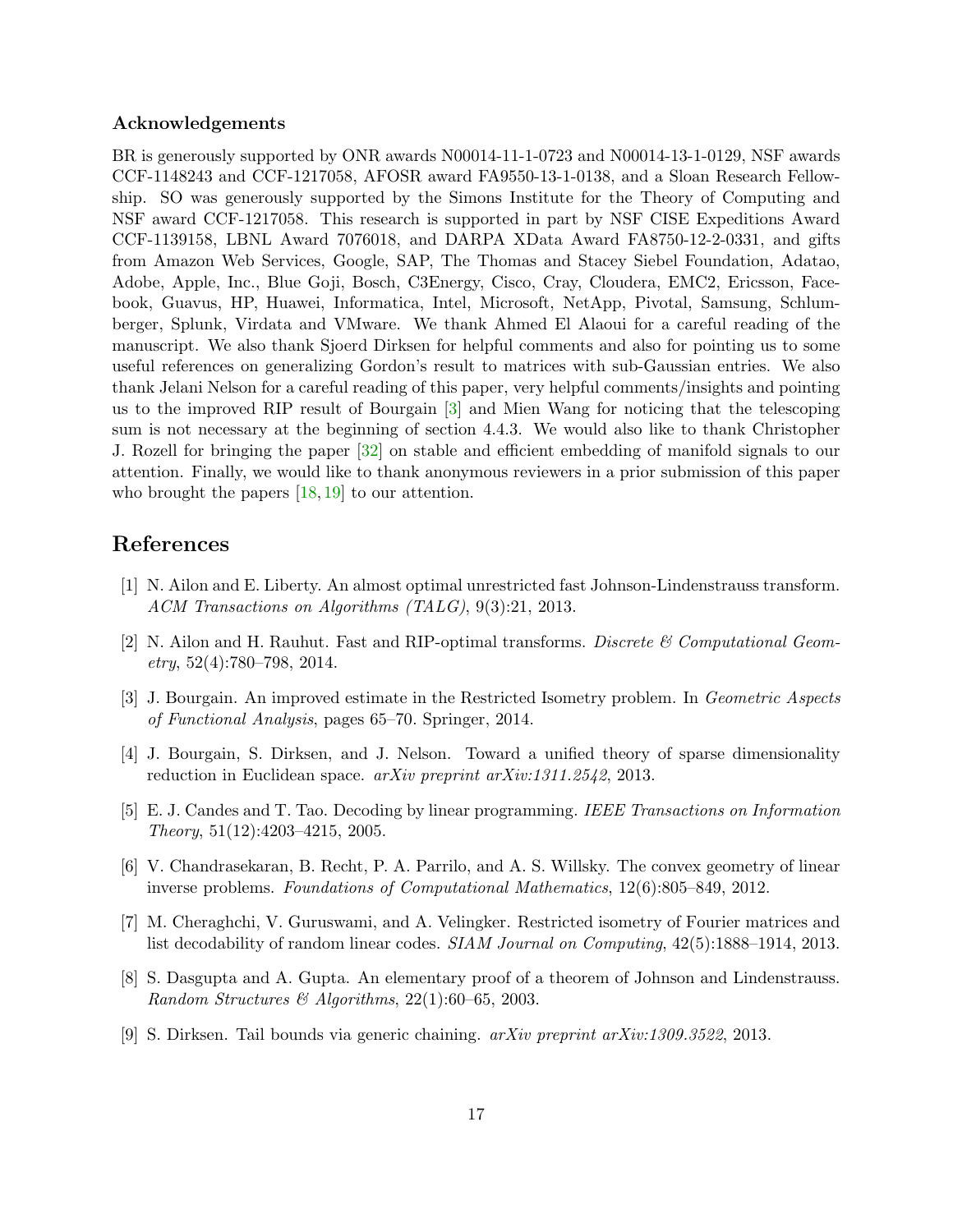- <span id="page-17-12"></span>[10] S. Dirksen. Dimensionality reduction with subgaussian matrices: a unified theory. arXiv preprint arXiv:1402.3973, 2014.
- <span id="page-17-2"></span>[11] T. T. Do, L. Gan, Y. Chen, N. Nguyen, and T. D. Tran. Fast and efficient dimensionality reduction using structurally random matrices. In IEEE International Conference on Acoustics, Speech and Signal Processing, ICASSP 2009., pages 1821–1824.
- <span id="page-17-14"></span>[12] S. Foucart and H. Rauhut. Random sampling in bounded orthonormal systems. In A Mathematical Introduction to Compressive Sensing, pages 367–433. Springer, 2013.
- <span id="page-17-1"></span>[13] P. Frankl and H. Maehara. The Johnson-Lindenstrauss lemma and the sphericity of some graphs. Journal of Combinatorial Theory, Series B, 44(3):355–362, 1988.
- <span id="page-17-7"></span>[14] Y. Gordon. On Milman's inequality and random subspaces which escape through a mesh in  $\mathbb{R}^n$ . Springer, 1988.
- <span id="page-17-15"></span>[15] I. Haviv and O. Regev. The Restricted Isometry Property of subsampled Fourier matrices. arXiv preprint arXiv:1507.01768, 2015.
- <span id="page-17-0"></span>[16] W. B. Johnson and J. Lindenstrauss. Extensions of Lipschitz mappings into a Hilbert space. Contemporary mathematics, 26(189-206):1, 1984.
- <span id="page-17-3"></span>[17] D. M. Kane and J. Nelson. A derandomized sparse Johnson-Lindenstrauss transform. arXiv preprint arXiv:1006.3585, 2010.
- <span id="page-17-8"></span>[18] B. Klartag and S. Mendelson. Empirical processes and random projections. Journal of Functional Analysis, 225(1):229–245, 2005.
- <span id="page-17-9"></span>[19] V. Koltchinskii and S. Mendelson. Bounding the smallest singular value of a random matrix without concentration. *arXiv preprint arXiv:1312.3580*, 2013.
- <span id="page-17-4"></span>[20] F. Krahmer and R. Ward. New and improved Johnson-Lindenstrauss embeddings via the Restricted Isometry Property. SIAM Journal on Mathematical Analysis, 43(3):1269–1281, 2011.
- <span id="page-17-5"></span>[21] E. Liberty, N. Ailon, and A. Singer. Dense fast random projections and lean Walsh Transforms. Discrete & Computational Geometry,  $45(1):34-44$ , 2011.
- <span id="page-17-10"></span>[22] S. Mendelson. Learning without concentration.  $arXiv$  preprint  $arXiv:1401.0304$ , 2014.
- <span id="page-17-11"></span>[23] S. Mendelson, A. Pajor, and N. Tomczak-Jaegermann. Reconstruction and subgaussian operators in asymptotic geometric analysis. Geometric and Functional Analysis, 17(4):1248–1282, 2007.
- <span id="page-17-6"></span>[24] J. Nelson, E. Price, and M. Wootters. New constructions of RIP matrices with fast multiplication and fewer rows. In Proceedings of the Twenty-Fifth Annual ACM-SIAM Symposium on Discrete Algorithms, pages 1515–1528. SIAM, 2014.
- <span id="page-17-13"></span>[25] S. Oymak, B. Recht, and M. Soltanolkotabi. Sharp time–data tradeoffs for linear inverse problems. In preparation., 2015.